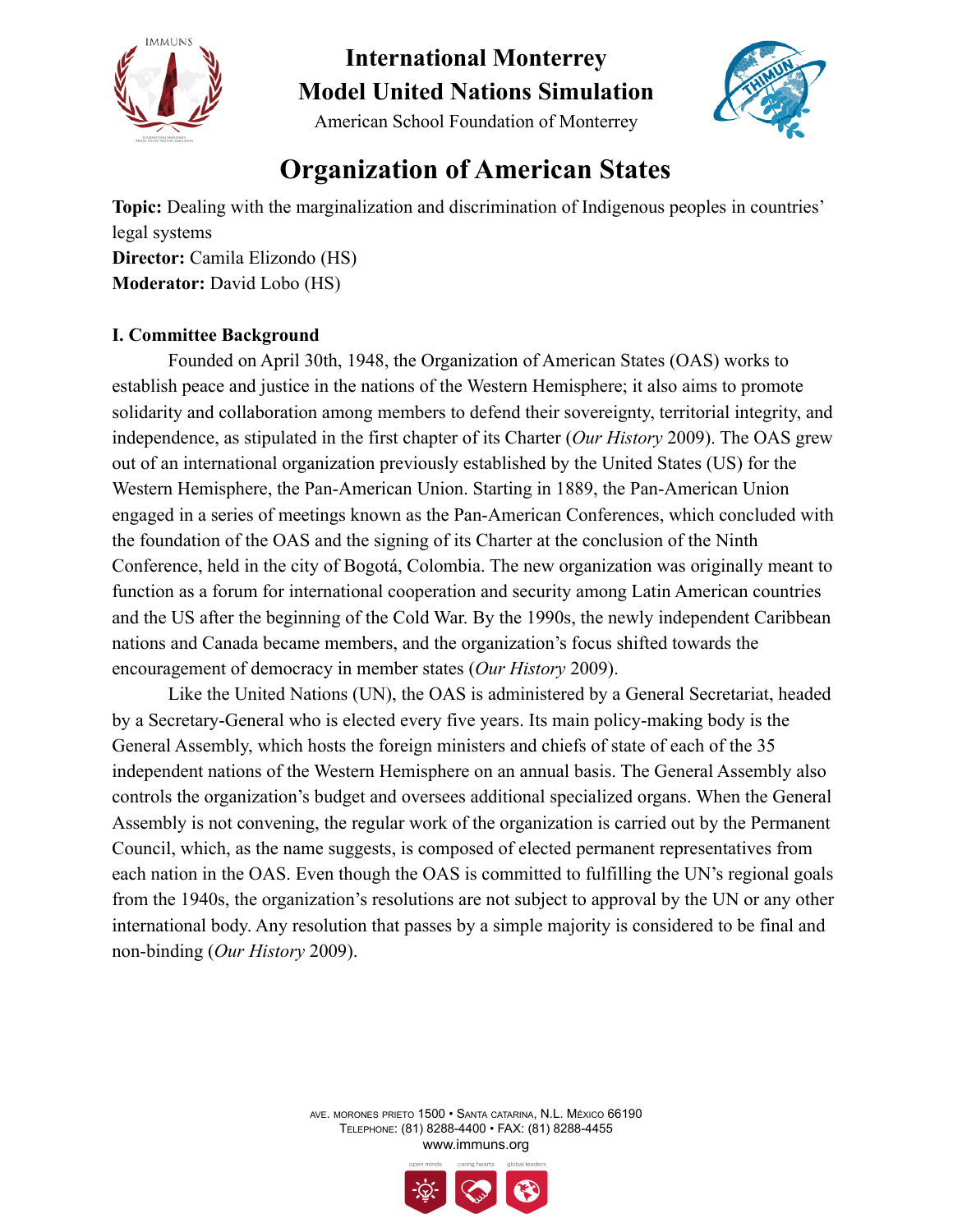

American School Foundation of Monterrey



### **II. Introduction Description and Definition of the Topic**

Indigenous people are those who initially inhabit a region and can also be referred to as "First people, Aboriginal people, native people, or autochthonous people'' (*Indigenous peoples* 2021). They belong to culturally distinct ethnic groups, native to a certain place; five percent of the world's population is made up of Indigenous people, that is a total of 370 million people who belong to around 5,000 different groups and are spread across 90 countries (*Indigenous peoples* 2021). Indigenous people are strongly linked to their territories which commonly come with an abundance of natural resources. However, their territories are commonly colonized by outsiders who end ruling over the natives, which are completely left out of the new society and are not considered in the decision making of the land nor society. Since Indigenous people have very distinct social, political, and economical systems, speak different languages, practice different cultures, and have different beliefs, laws set by the state typically marginalize and discriminate against Indigenous groups, this ends up affecting the development of their ancestral environments as well as systems (*Indigenous peoples* 2021). Marginalizing and discriminating such groups means that Indigenous people are constantly being thought of as less important; this makes them deal with unjust laws that do not respect their traditions, culture, and society. They are ignored and have no say on what the state decides regarding them and their surroundings. The colonizing society perceived Indigenous people to belong in a lower social class than them, using this to justify the decision making process of the land they live on (*Indigenous peoples* 2021).

In most American countries, Indigenous groups face systematic oppression and are excluded from any and all political and economic power. Their necessities and rights are not taken into account; therefore, they face unjust treatment like the disruption of their resources or relocation of their community. As Indigenous groups are pushed aside from society they are basically "cut off from basic social services and mainstream income generation" (*Marginalization of Indigenous ... Funders* 2015). Indiginous groups are overrepresented as illiterate, destitute, and receive unfair treatment: being displaced by wars, environmental disasters, having their lands taken away from them, and depriving them of their resources and culture.

### **The Problem**

Currently, given the lack of equality many Indigenous communities suffer from malnutrition, landlessness, low-quality education, and other poverty related areas; of those in poverty, 15% are a part of a native group (*Indigenous peoples* 2021). Furthermore, "National statistics on health, poverty, and access to education show that many Indigenous people are still

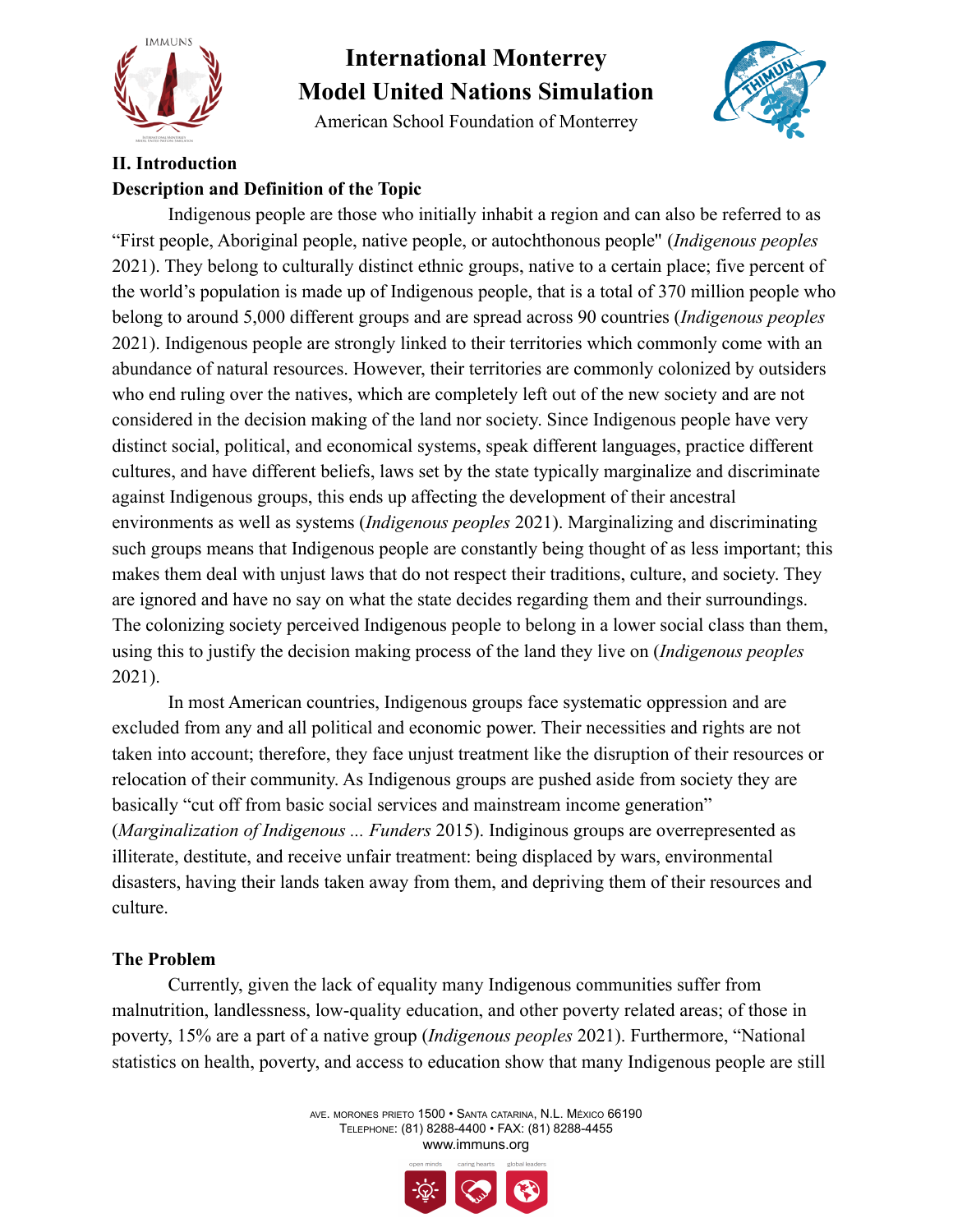

American School Foundation of Monterrey



the poorest of the poor, the least healthy, and the ones who do not have access to formal education" (*Funding Indigenous ... Support* 2015). They have had their ancestral lands dispossessed and their natural resources became unavailable to them. Often, these lands are stolen by large companies to "develop them"; in reality they are destroyed and replaced by factories. Some have sought to prevent this issue by advocating for the establishment of collective rights for Indigenous people, including their communal territories. Advocates have attempted to gain recognition for these ancestral territories, made recommendations to countries' legal systems, and organized protests. Regardless, Indigenous people still hold few positions of economic or political power, making it difficult to implement these changes. As a result, they are more prone to abuse and violence from discriminatory legal systems and companies that are looking to place factories on Indigenous soil.

In 2007, Indigenous people's rights were stated inside the United Nations Declaration on the Rights of Indigenous People, these include: the right to have Indigenous languages recognized, to be educated in their native tongue, and to face no discimination, among others; however, these groups continue to be mistreated (*Indigenous peoples* 2021). The land native people hold serves as a prominent example of their discrimination: it is stated under the international law that "States cannot relocate Indigenous Peoples without their free, prior and informed consent and without offering them adequate compensation" (*Indigenous peoples* 2021). However, 80% of these groups live in areas rich with natural resources, making governments and private companies gain control of their lands by selling, leasing, and polluting them. After governments and corporations take away Indigenous people's lands, they are forced to leave, and many rellocate to urban cities, where they are victims of more discrimination, poverty, and violence. Leaving their communal territories also leads them to deviate from their traditions and language, which may even result in the group's extinction.

Moreover, countries' judicial systems perpetuate discrimination against Indigenous people causing Indigenous overrepresentation in prisons. Currently, the percentage of Indigenous people in prison is greater than the overall percentage of the country's Indigenous population, and these numbers have only increased with time. Women are often more affected than men. In Canada, the Indigenous prison population has increased from 10% to 25% since the 1990s; however, the rate of native women incarcerated is higher than the rate for native men. Indigenous women make up a third of females imprisoned in Canada (Rudin, 2018). "[T]hese trends are also well documented across other settler countries like Australia, New Zealand, and the United States" (Chartrand, 2021). A study about racial disparities in American jails showed that Indigenous youth are three times more likely to be incarcerated compared to white youth. Native youth have an incarceration rate of 255 for every 100,000, compared to a rate of only 83 out of 100,000 for white youth (Daniel, 2020).

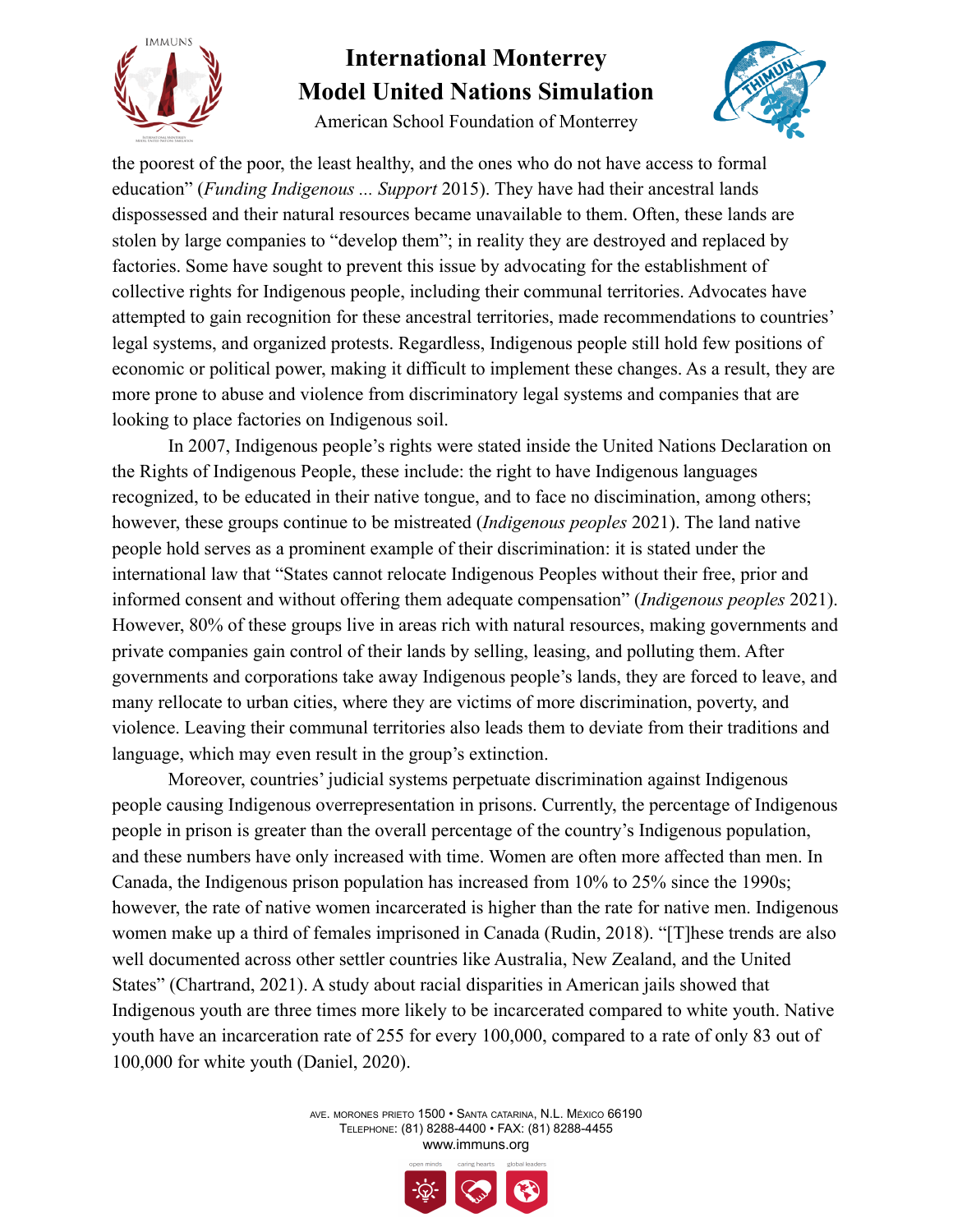

American School Foundation of Monterrey



Speaking up about this topic is vital and yet, whenever an activist or a member of a native group does this, they face violence, murder, and legal charges: Máxima Acuña, an Indigenous land rights activist "stood up against one of the world's biggest gold mining companies. The company tried to intimidate her into leaving her land so that they could exploit it" (*Indigenous peoples* 2021). She had to undergo five years of trials before the unproven charges against her were dropped. This follows an increase in Indigenous people leaving their homelands, driving some to total extinction. Many countries are unaware that Indigenous people have managed the country's natural resources sustainably and preserved them for future generations; their annihilation will end different cultures, and have negative effects on the countries' natural resources (*Indigenous peoples* 2021).

### **III. History of the Topic Chronological History of the Topic**

The Indigenous communities in the Americas have experienced hardships and injustices through the centuries generated by a lack of support from their governments and legal systems. Globally, Indigenous people were denied the right to self-determination "which refers to peoples' right to freely determine their political status and freely pursue their economic, social and cultural development" (*Indigenous peoples* 2021). The discrimination against them sprung when Latin American territory was occupied by the European colonizers that dehumanized them disrespecting their areas, rights, and traditions; the oppression began when the colonizers stripped the natives from their land, meaning they lost political territoriality completely. Settlers implanted establishments that were placed in areas known as 'no man's land', a free territory that was deserted. The laboral exploitation was not the only burden colonizers brought from Europe; diseases, such as malaria, measles, smallpox, typhus, and yellow fever, took over their communities. Colonizers were already immune to these diseases, but for the Latin American Indigenous people, these were destructive and caused an estimated 90% decrease in population (Del Popolo et al., 2014).

In the 19th and 20th centuries, the Indigenous Canadian youth were banned from communicating in their language in the Indian Residential Schools; they were mistreated, told their parents had died, and it was all with the goal to remove their Indigenous culture interests and make them more 'modern' for the outer world. Around 150,000 children were withdrawn from their families and were forcefully enrolled in these abusive national fund schools with the purpose of incorporating them into society. "These children usually grew up without the knowledge that they were in fact partly Aboriginal. Today they have been named the 'Stolen Generation'" (*Press Kit: Issues ... Racism* n.d.). Subsequently, "Aboriginal people were expected

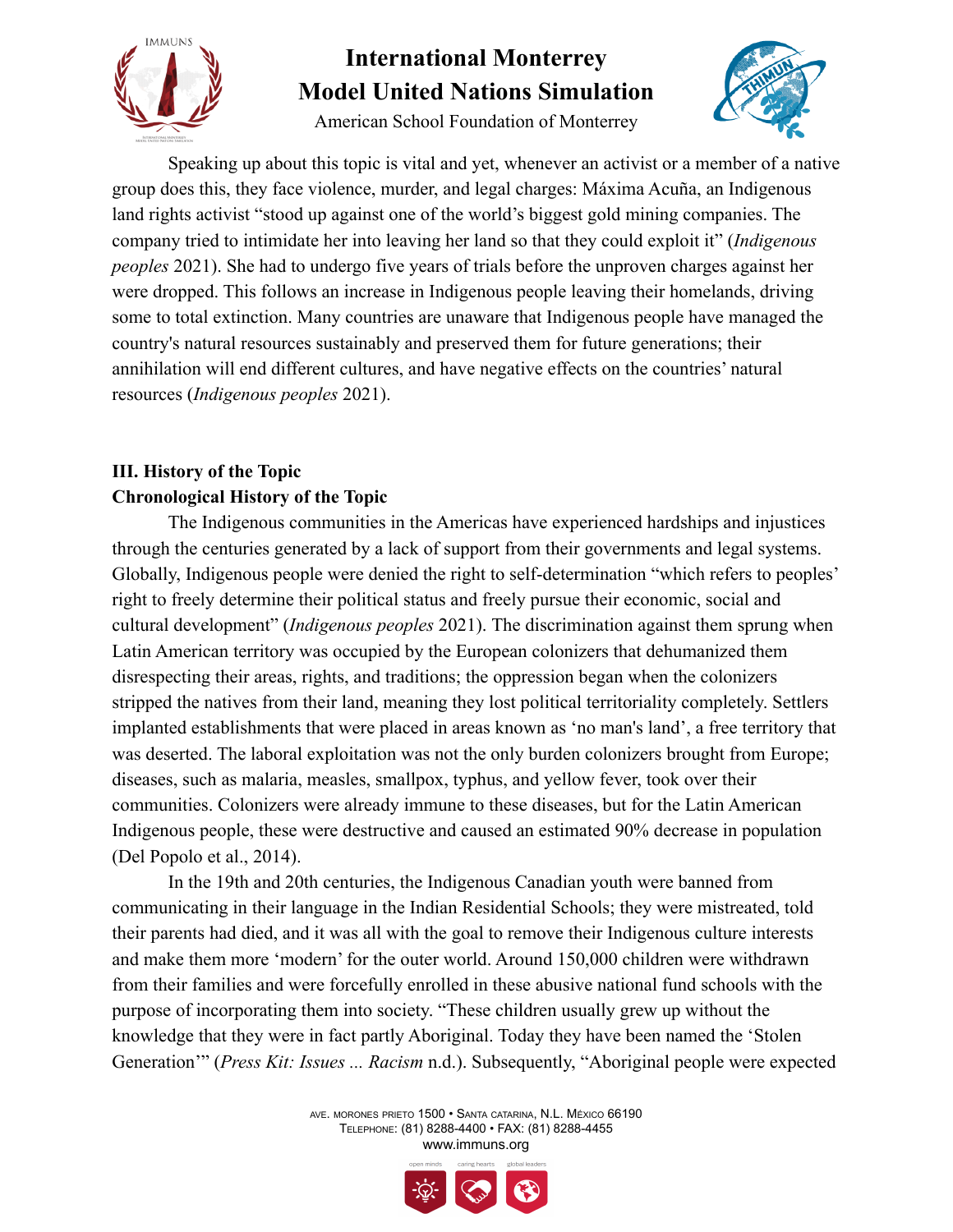

American School Foundation of Monterrey



to have ceased to exist as a distinct people with their own governments, cultures, and identities" (*Indigenous peoples* 2021). Inclusively, "some governments denied that Indigenous peoples existed within their borders. Others denied the existence of any kind of discrimination - in contradiction to the reality encountered" (*Press Kit: Issues ... Racism* n.d.).

In 1923, Cayuga Chief Deskaheh, representative of the six Iroquois Nations; Mohawk, Oneida, Onondaga, Cayuga, Seneca, and Tuscarora, attended Geneva's League of Nations soliciting for his cause. In the League he was denied an audience, nevertheless, he campaigned through Europe, successfully reaching his target audience and spreading awareness (*State of the ... Peoples* 2009). Over time the population of Native Americans continued to decrease while the settler populations multiplied; hence, attention to their concerns dwindled. Eventually, the Indigenous groups remained in the shadows of society in their respective countries. It was until the last fraction of the 20th century that the international community recognized their mistreatment of these peoples and more action was taken; discussions on increasing Indigenous rights sprung, and there was a greater recognition of these communities. At a General Assembly meeting near the end of 1994, August 9 was declared the International Indigenous Peoples Day, the Office of the High Commissioner of Human Rights (OHCHR) created a fellowship for Indigenous people, and other similar efforts began by the UN. However, as independence campaigns began in multiple countries it led to an intensified Indigenous denial from the colonizers.

By the end of the 1900s and the beginning of the twenty-first century, the UN made efforts to diminish the discrimination towards native ethnic groups and advocated for the rights of Indigenous people. Canada and the US "have focused efforts on settling land claims with Indigenous groups and on achieving reconciliation for past injuries, including those done in the name of assimilation". Meanwhile, in Guatemala during their civil war, "they gave a specific role to Indigenous peoples" (*Press Kit: Issues ... Racism* n.d.). To this day, a lot of progress has been made regarding this issue; however, there is still room for improvement to ensure the impartiality of Indigenous people.

### **Historical Case Studies**

#### The Case of Gene Gibson

In 2013, Gene Gibson, a member of an indigninous Australian group that resided in the Gibson Desert, had an unjust trial where he was charged with manslaughter. Mr. Gibson, originally born in Kiwirrkurra, only spoke the native language of Pintupi and Kukutja and lived a very disadvantaged life: losing his father at a young age, being abandoned by his mother, abusing drugs, and having a limited education. However, the leading factor for the injustice in his case was due to the appellants' "limited ability to comprehend and communicate in English and

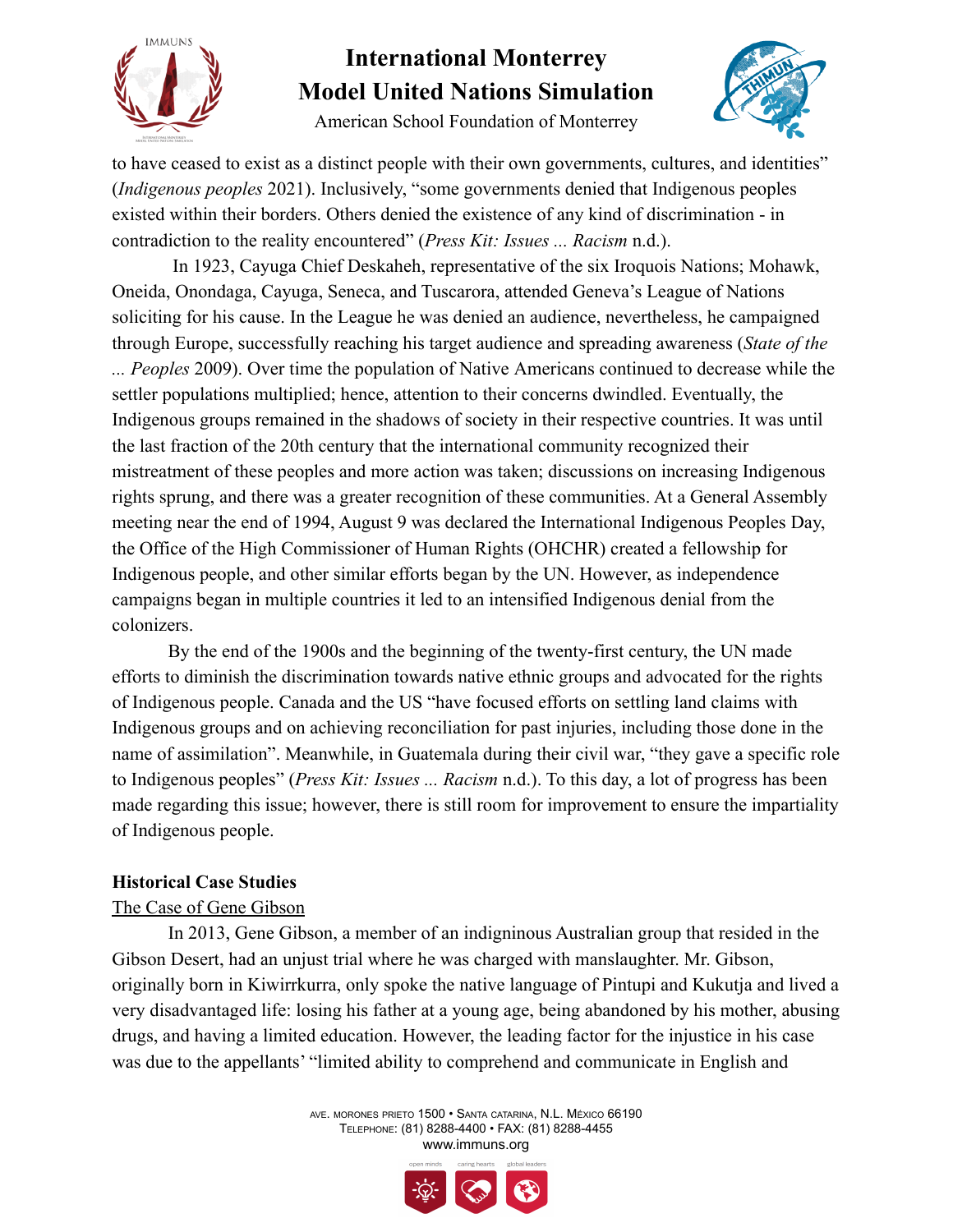

American School Foundation of Monterrey



significant and pervasive cognitive impairments'' (Sergi et al., 2017). On February 25, 2010, around three years before being charged with manslaughter, Gene Gibson was driving a stolen vehicle, the next morning at 3:00 A.M, Joshua Warneke was found dead on the road where the car had traveled. Three years later, Gene Gibson was identified as the killer of Joshua Warneke the day after participating in electronically recorded interviews with the police. The appellant was charged with manslaughter and was sentenced to over seven years in jail after he was pleaded guilty by the court. The integrity of the plea was affected by the appellants understatement of "the legal process, the case against him, his legal advice, and the alternate options and consequences' since his understanding of the English language was very limited (Sergi et al., 2017). In addition, the witness statements that the police obtained were false. Gene Gibson's case was later classified as a miscarriage of justice since several aspects indicated that the circumstances in his trial were insitutional disadvantages that severally affected his plea. This particular exhibition brought awareness to the flawed institution that indigonous people from remote communities have to face regarding the "provision of interpreters in the relevant dialect" that determines their fate (Sergi et al., 2017). If Mr.Gibson had the ability to speak English properly it could have facilitated his opportunity to fight in his own case.

#### The Garífuna Indigenous Injustices

The Garífuna are an Afro-Honduran Indigenous community who do not label themselves as Afro descendants since it distracts from their unique qualities. Historically, these Indigenous people fought for decades against colonizers until their rival's advanced weapon technology left them no choice but to accept their exile in the coast of Honduras, where they currently reside. Many made amends with the Spanish, and even sided with them against independence movements the *criollos* were seeking; this heightened the Garífuna's marginalization. The Garífunas are one of the most numerable Indigenous group in the the country, still, they struggle with discrimination. Community activists claim that "the current government disputes their status as a people", this comes from the erroneous idea that the Garífuna come from 'elsewhere' when this group lived in Honduras long before it became independent (*Garifuna* 2018). In 2015, the Inter-American Court recognized the human rights violations and mandated certain changes like the reparation of their lands; there has not been any action taken up until now. According to the Minority Rights Group International*,* their reserved coastal areas are currently threatened with ownership extinction: the legal possession of property would be removed from the Garífunas. The island's remoteness caused land to remain untouched for many years; however, tourism companies are interested in the territories and found loopholes to claim it as theirs. The Indigenous group is not receiving help from the government, as a matter of fact, in 2001 the tourism secretary actually favored the tourism development leading to the tribe's eviction from

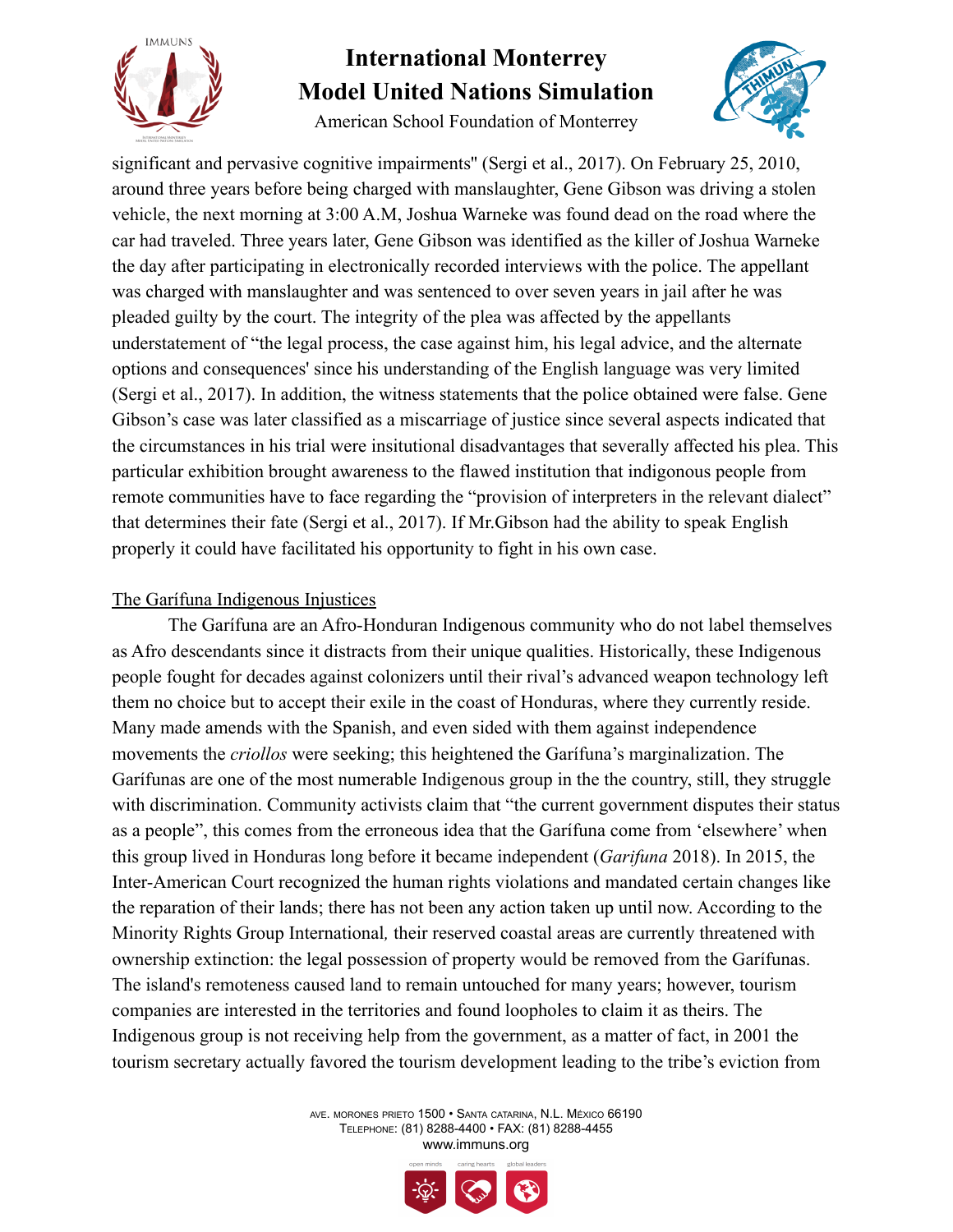

American School Foundation of Monterrey



their property. The community was not pleased with this and in 2003 petitioned the Inter-American court to file a case against the government's ignorance on the Garífuna land; 12 years later that the Court ruled in favour of the Indigenous people. Other than property rights, human rights for this group are completely violated: they suffer from unequal opportunities in employment, limited access to education and public services, and ignorance in regards to crimes against the group. Subsequently, the Indigenous human rights defenders were criminalized by the Honduran government: usurpation and robbery include two of the accusations made by the public prosecution office against them; there are around 29 arrest warrants still pending (*Honduras must ... experts* 2019). The Garífunas, as many other American Indigenous groups experience prejudice that reduces their opportunities of proper integration with society. Laws are there with the purpose to protect, ensure freedom, and secure one's' rights against others' abuses; these laws seem to exclude Indigenous communities as they are not granted full legal rights leading to a spectrum of inequality.

### The Residential Schools

One of the most prominent examples of Indigenous marginalization in Canada were the residential schools. In 1876, the Canadian parliament passed the Indian Act, which forced children to go to residential schools and prohibited them from living with their families or attending any other educational institution of their choice. These schools were established during the 1880s and remained open until the late 20th century. They were government-run schools administered by churches: their goal was to educate Indigenous children and indoctrinate them into Christianism. White people perceived the native people as savage and uneducated; thus, they felt a need to 'civilize' them and force them to follow the same traditions as they did. "Children were forcibly removed from their homes and were sent to live in institutions that had the explicit aim of stripping away their culture, language and identity" (Voce et al., 2021). Duncan Campbell Scott, a prominent bureaucrat in 1895, believed that Indigenous children should receive a proper education, which he thought entailed assimilating Indigenous children into Canadian society. He also believed Indigenous parents would not be able to help their children integrate to the white Canadian society, so residential schools prevented Indigenous children from interacting with their families or culture. However, these institutions did not care for the children properly; specifically in one school, 76% of children died (Blackstock, 2016). More information about these places is still being uncovered to this day: as of 2021, over 1300 graves were found at residential schools and investigations are still ongoing. "Residential schools systematically undermined Indigenous, First Nations, Métis and Inuit cultures across Canada and disrupted families for generations" (Hanson et al., 2020). After going over testimonies made by the victims of residential schools, it was determined that these institutions, with the help of the Indian Act,

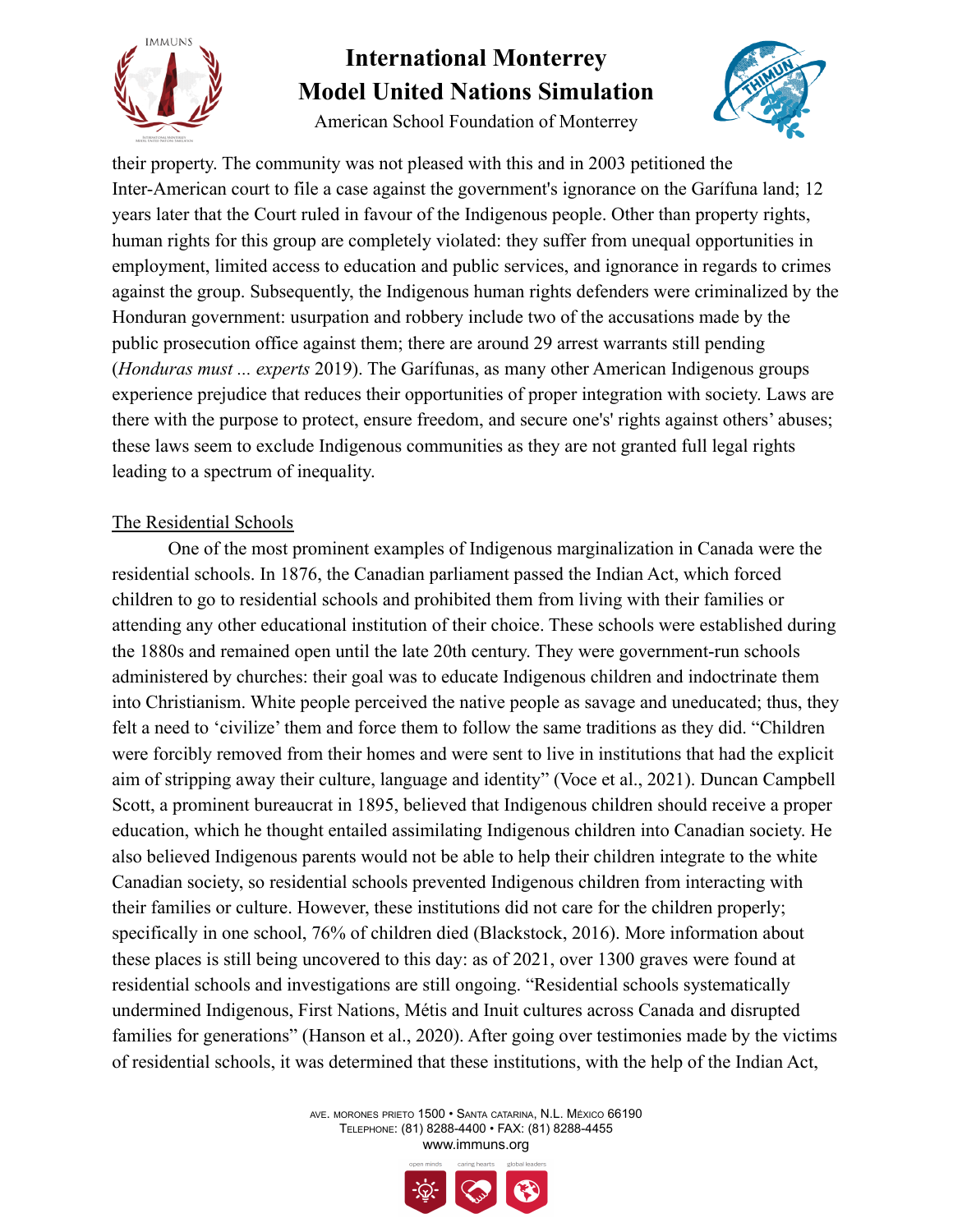

American School Foundation of Monterrey



were a form of cultural genocide. Although residential schools have now been dismantled, their impact is still seen to this day: Indigenous children in Canada are twelve times more likely to be placed in foster care, a result of poor housing conditions, poverty, and addiction.

### The Guatemalan Genocide

During 1960 in Guatemala Mayan civilians were persecuted and killed in what is known as the Mayan Genocide. It startedwhen the Indigenous people began to participate in protests and movements against the government, advocating for their equality and the inclusion of their culture (*Genocide in Guatemala* n.d.). Around the same time, Guatemala was suffering from the Guerilla movement; the result was the government creating 'Operation Sophia'. The authorities believed that Mayan individuals were behind this movement; therefore, it was them who were especially targeted by the operation. During the following three years, 626 villages and over 200,000 people were killed because they formed part of the 'enemy ethic group'; another 150,000 people escaped to find shelter in Mexico (*Genocide in Guatemala* n.d.). Overall, there were a total of total 166,000 Mayan civilian deaths (*Genocide in Guatemala* n.d.). The army would use harsh techniques: abduction, destruction of crops, fouling water supplies, violating culturally significant places, and private death squads. The systematic persecution of the Mayan population in Guatemala made Mexico receive more migrants than usual, affecting its economy, shelter infrastructure, and other related areas. It was around the years 1978 and 1986 that the violence against the Mayan civilization drastically increased until 36 years later, in 1996 when the Guatemala armed conflict ended with the government and the Guatemalan National Revolutionary Unity guerrilla signing a peace accord: The Oslo Accords (*Genocide in Guatemala* n.d.). This started to show positive results around July 1997 when countries started to aid in the reconstruction. Still, it was not until February 1999 that the official report of the "Guatemala: Memory of Silence" confirmed how the genocide was targeted against the Mayan civilization (*Genocide in Guatemala* n.d.). Although the government was able to recognize the genocide they created, it is still evident how the root of this movement began due to the lack of equality given to the Mayan people; they were and still are in a vulnerable position to fall victims of such catastrophic events.

### The Raramuri Case

The Raramuri community of Choreachi residing in the Sierra of Tarahumara have struggled in the past to mark their territory. Although the Indigenous groups never lost possession and use of their land, Mexican agrarian authorities have not given them recognition for their territory; the lack of recognition is due to the failure of the federal government to recognize said Indigenous territories, as it is their duty to do so. In 2007, "the context of violence

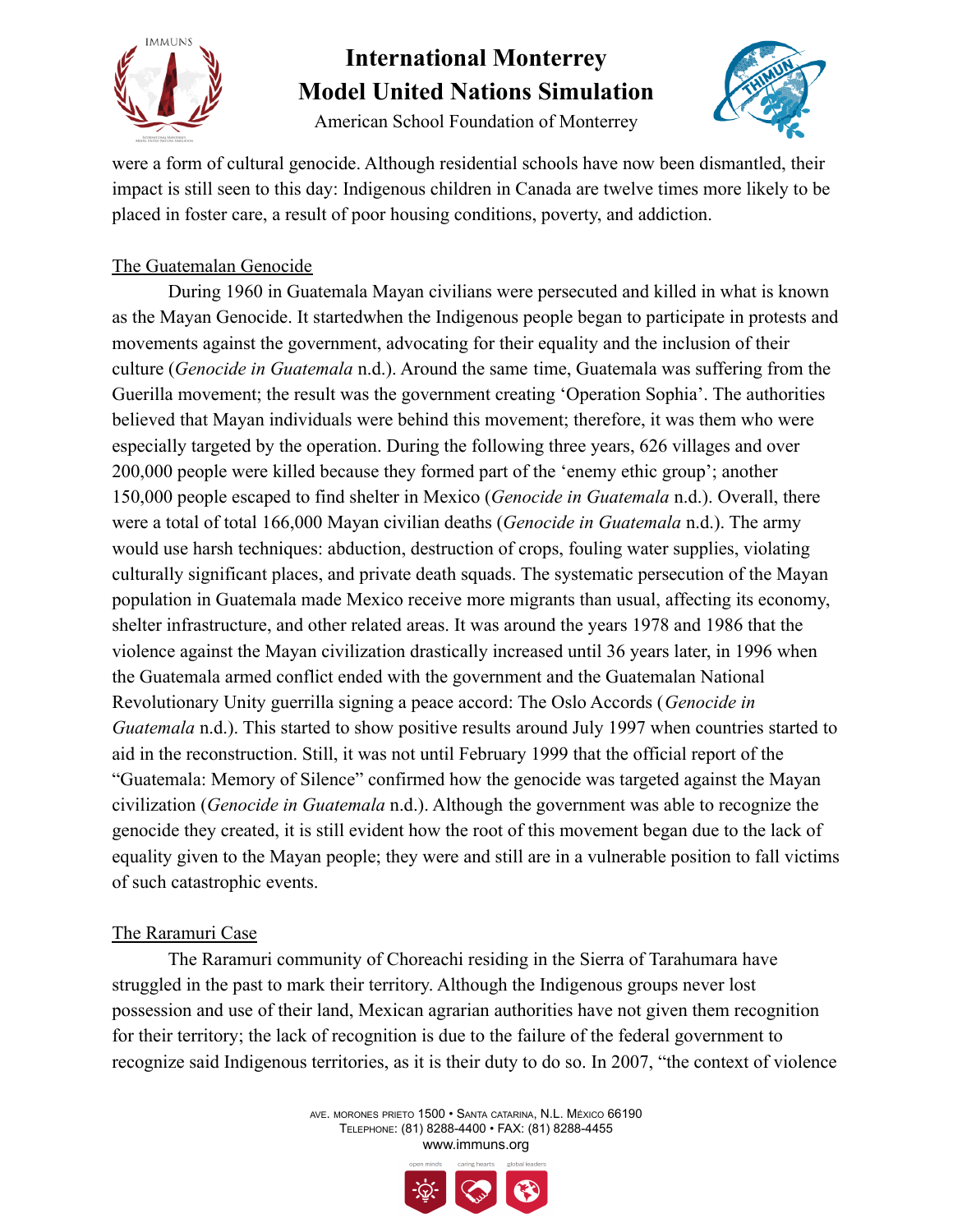

American School Foundation of Monterrey



in the Sierra Tarahumara" significantly increased; "its geographical isolation, combined with its proximity to the border with the United States and the limited presence of" the Mexican government "contributed to the strong presence of organized crime, who terrorise the population and utilise these remote mountain ranges for poppy and marijuana cultivation" (*Racial discrimination ... Choréachi* n.d.). The Raramuri people were desperate to seek justice, so they fought for their rights through protests and publicity. There is no question that "the community of Choréachi is a landmark case that clearly demonstrates the link between the structural racism that infringes upon the human rights of Indigenous people in Mexico whilst facilitating the dispossession of their natural resources without free, prior and informed consent" (*Racial discrimination ... Choréachi* n.d.). In 2018, after plenty of efforts were made by the Raramuri community to raise awareness about their issue, they achieved an important milestone. They got a court sentence stating that "the boundaries delineating their ancestral territory must be respected and that the logging permits that were illegally granted to a non-Indigenous agrarian community, are invalid" (*Racial discrimination ... Choréachi* n.d.). The government is starting to acknowledge their rights and natural assets within the 32,832 hectares of territory they affirmed. Still, it is critical to keep in mind that this conflict is not yet completely resolved as in Chihuahua, after the sentence to assure Raramuri's land and rights, there have been several human rights, land rights, and natural resources defenders assassinated; leaders of the Raramuri community amongst them. Therefore, the injustice towards Indigenous people is still present.

#### **Past UN Actions**

The UN has recognized the marginalization of Indiginous groups since the "first Decade to Combat Racism and Racial Discrimination in 1973-1982" and began developing an assortment of mechanisms to promote and protect the rights of Indigenous individuals, fighting the ongoing discrimination against the targeted group (*Combating Discrimination ... Peoples* 2009). Since indiginous groups are constantly denied any control over their development of values, needs, and priorities, the UN Working Group on Indigenous Populations spoke out on their frustrations in 1982 over a draft of the Declaration of the Rights of Indigenous Peoples.; eventually the UN General Assembly adopted the "Declaration on the Rights of Indigenous Peoples'' in 2007. Likewise, to create further awareness and advise the UN on the pressing matter, the Permanent Forum on Indigenous Issues was created. This forum is used to constantly promote and coordinate activities inside the field. Furthermore, the "Special Rapporteur on the situation of human rights and fundamental freedoms of Indigenous people'' gathers and exchanges any crucial information on all violations of human rights against any Indiginous individual and group (*Combating Discrimination ... Peoples* 2009). The UN Human Rights

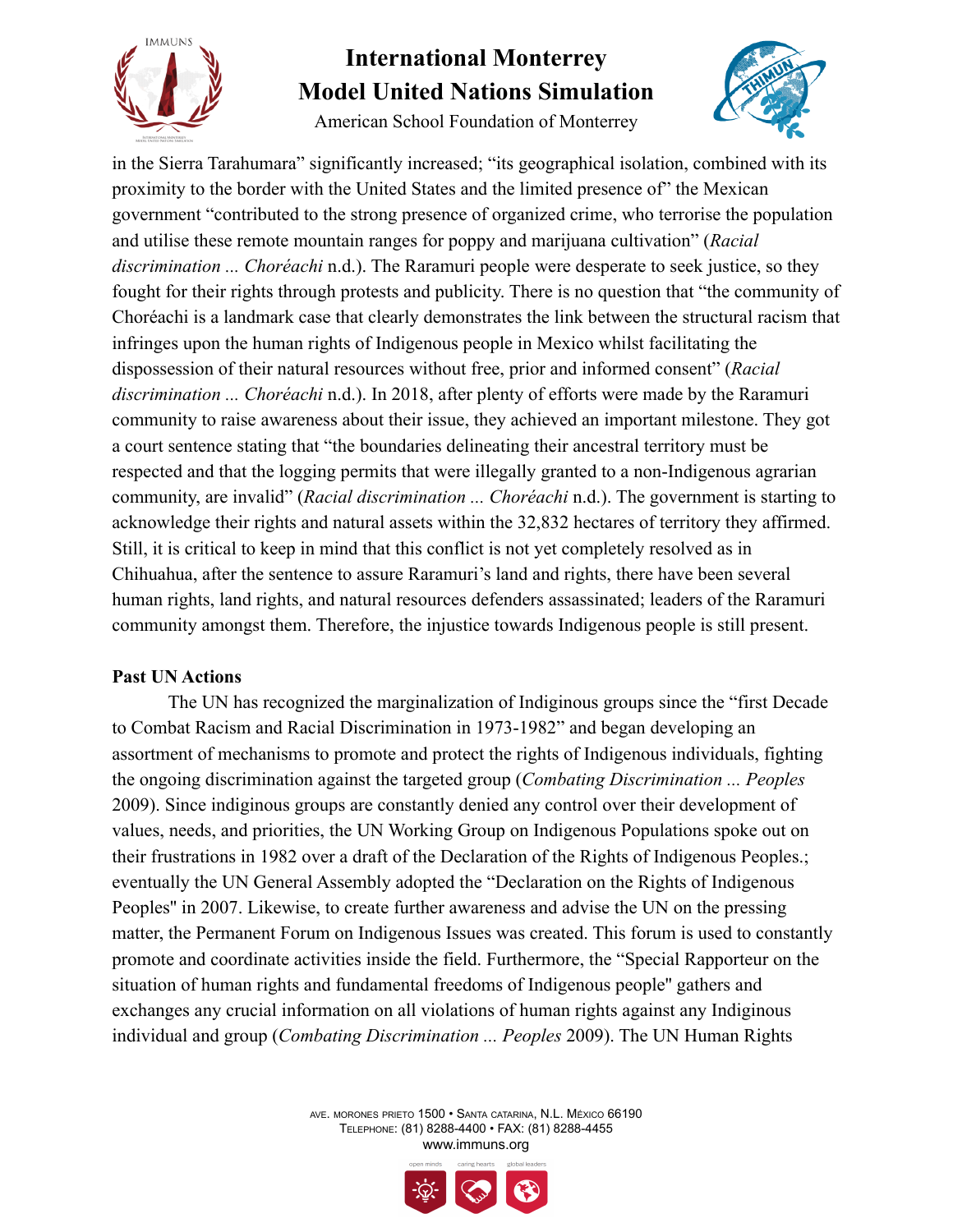



American School Foundation of Monterrey

Council (UNHRC) is advised by the Expert Mechanism on the Rights of Indiginous Peoples thematic expertise on the rights of Indigenous groups.

These new policies and laws do not ensure a change in living conditions for the Indigenous people. For that reason, the UN has continued dedicating efforts to this cause; recently, the third General Assembly Committee, labeled as "the Social, Humanitarian and Cultural Committee", reunited on November 19, 2020 to discuss the resolution: "Rights of Indigenous peoples" (*GA Third ... Peoples"* 2020). This resolution establishes the significance of Indigenous rights and seeks the reduction of their discrimination. It also recognizes the challenges faced by the Indigenous groups, one of the most affected groups during the Covid Pandemic, invites research of youth suicides in the Indigenous communities, encourages female legal equality, and more. The 19th of November, the 20th Session of the Permanent Forum on Indigenous Issues (UNPFII) was held with the main theme of "Peace, justice and strong institutions: the role of Indigenous peoples in implementing Sustainable Development Goal 16" (*20th session ... (2021)* 2021). The Forum discussed current issues of Indigenous groups, struggles due to the pandemic, and planning future actions for the next decade. Parts of the Declaration on Indigenous Peoples' Rights have been implemented to American countries' federal laws, however published statistics and results of the declaration are still lacking (*20th session ... (2021)* 2021).

### **IV. Key Players and Points of View**

#### The United States

The American legal system discriminates against minorities, especially Native Americans. The US suffers from high Indigenous incarceration rates; when compared to the rates of white men, Indigenous men are four times more likely to be incarcerated. The same is true for Indigenous youth and women, which, when compared to their white counterparts, are 30% more likely to be sent to juvenile court and six times more likely to be incarcerated, respectively. When asked about Indigenous incarceration rates, Ralph Erikson, a federal judge, stated: "Native Americans are typically prosecuted under federal law for serious offenses committed on reservations [while] state punishments for the same crimes tend to be lighter" (Flanagin, 2015). These inequalities, which are committed or perpetrated by the justice system, are not just limited to incarceration. According to the National Council on Crime and Delinquency, Native Americans are the racial group that is the most likely to be killed by police officers; additionally, Indigenous people are the most subjected to violent crime, and often, the offenders are not punished. Domestic abusers and rapists who harm Native women rarely get sentences, especially after the U.S. limited Indigenous nations' "criminal authority over non-Indians. As a result, until

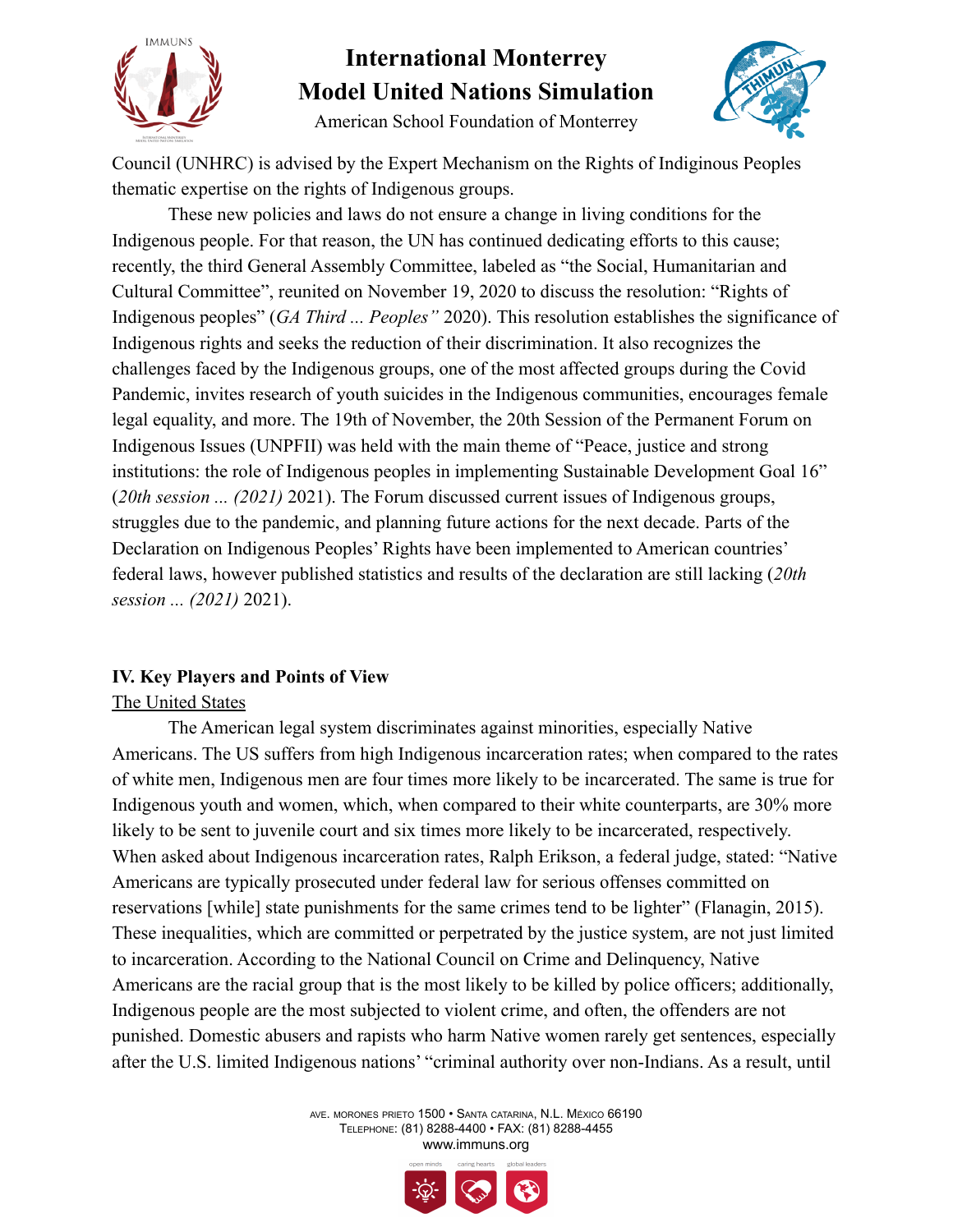

American School Foundation of Monterrey



recent changes in the law, Indian nations were unable to prosecute non-Indians, who reportedly commit 88% of the violent crimes against Native women on tribal lands" (*Racial Discrimination ... Law* n.d.). When compared to the US population, Native Americans are twice as likely to be victims of violent and discriminatory attacks, and often, these perpetrators are non-Native, making it difficult for the victims to seek legal action; therefore, criminals tend to be increasingly violent towards women and children, making them vulnerable and causing them to live in fear of these racist attacks. Some suggestions made by Indigenous activists, which are currently in action but are not widespread, include providing services to aid with substance abuse recovery, mental health services, hiring more Indigenous police officers, and implementing tribal reentry programs for those who were previously incarcerated, among others. Additionally, the Indigenous Peoples' Day, celebrated in October, helps raise awareness about colonialism and allows Native Americans to share their experiences; meanwhile, organizations, such as I. Am. Legacy, the Victim Assistance to Support Tribes, and the MacArthur Foundation's Safety and Justice Challenge, are working to raise awareness and implement the ideas previously mentioned. However, in order to implement these changes and prevent generational trauma, it is necessary to recognize that currently, "tribal needs are an afterthought in local, state, and federal government operations" (Davis, 2021).

### Canada

Anti-Indigenous racism manifests itself in Canada in a variety of forms, including stereotyping, stigmatization, violence, as well as through many of the country's social structures. Social injustice, prejudice, discrimination, and the destruction of cultural traditions, all had an impact on the social conditions of Canada's Indigenous population which include: First Nations, Métis, and Inuit peoples. During the mid 1800s and up until 1998, Canada had a total of 140 federally-run residential schools for Indigenous kids; they would separate them from their families and indoctrinate them to remove and diminish their Indigenous background, language, beliefs, and way of acting. Since then, Canada has improved their treatment towards Indigenous people: in 2016, it was reported that 4.9% of the Canadian population was made up of Indigenous people and since 2006, the Indigenous occupation in Canada has grown 42.5%; therefore, Canadians' treatment of Indigenous people has improved (Sawchuk, 2011). Still, there is an evident difference in the advantages of non-Indigenous people: "In 2019, the rate of employment for Indigenous peoples in Canada (57.5 per cent) was lower than the non-Indigenous population (62.1 per cent)" (Sawchuk, 2011). Their health is also at a disadvantage, as Indigenous people in Canada have life expectancy of 10-15 years shorter and their infant mortality rates can be two to four times higher than for the rest of the Canadian population (Sawchuk, 2011). There is a clear gap between the social and economic status of

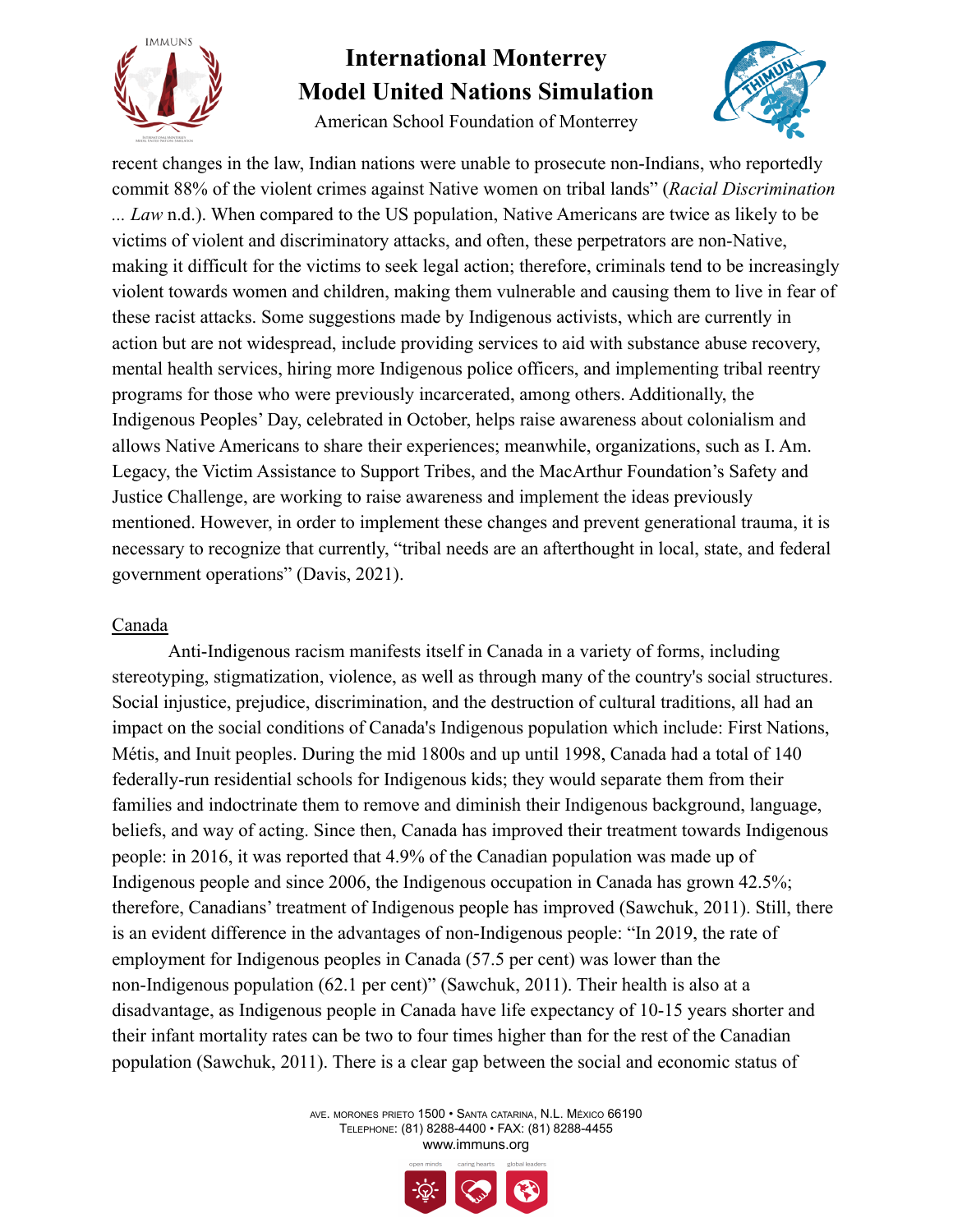

American School Foundation of Monterrey



Indigenous and non-Indigenous Canadians that has improved and been worked on but not completely resolved yet. The federal government has been responsible for funding Indigenous groups such as First Nations, Inuit, and Métis. However, it is still not enough since due to the devastating behavior that non-native Canadians showcased in the past, the problems created still persist today (Sawchuk, 2011).

#### Peru

Peru is home to over four million Indigenous people: 83.11% are Quechua, 10.92% are Aymara, 1.67% are Ashaninka, and 4.31% belong to other groups (*Peru* n.d.). Despite the great quantity of native individuals, they are still considered a minority in the country. Recurring events such as oil spills, palm cultivation, and forest fires on these lands due to the government and private enterprises, have overtaken their land (*Peru* n.d.). The government does not only take their territories without consent, but damages them and the cultural tribes as well; however, Peru has taken action regarding this catastrophic discrimination. In 2011, a law was established requiring the Indigenous people's permission before any government action project, that would affect them, took place (*Observations on the ... Peru* 2017). Regardless, the law failed at times, such as with industries that focused on hydrocarbons; they continued to do their extractions, mainly in the Peru territory, and did not stand by the law or native people's rights. Additionally, Peru has implemented the Law of Prior Consultation. This law states that, again, the government must consult the Indigenous people before issuing legislative or administrative measures that will have a direct impact on these communities (*Observations on the ... Peru* 2017). Repeatedly, we continue to see problems arise disregarding what the law says: it was in the concession of Lot 192, where people whose homes were located in these areas suffered from 45 years of oil extractions, leaving them with extensive environmental issues (*Observations on the ... Peru* 2017). Indigenous people stood against such actions and responded by sending a letter to President Ollanta Humala, though as expected their words were ignored. Quoted by a native group leader: they "were made invisible and were suspended" (*Observations on the ... Peru* 2017). We are repeatedly shown how laws that protect these Indigenous people's rights are there, though not respected by the authorities; Peru has not taken any successful action, and been ignorant to such an issue, seeing how cultural tribes continue to suffer from discrimination and lack rights in their country is evidence of this.

### Mexico

Indigenous people in Mexico account for around 9% of the country's overall population, and include indigenous groups such as Zapotecs, Rarámuris, Nahuas, Purépechas, Mixtecs, and more. These groups are among the most discriminated against in the country and face

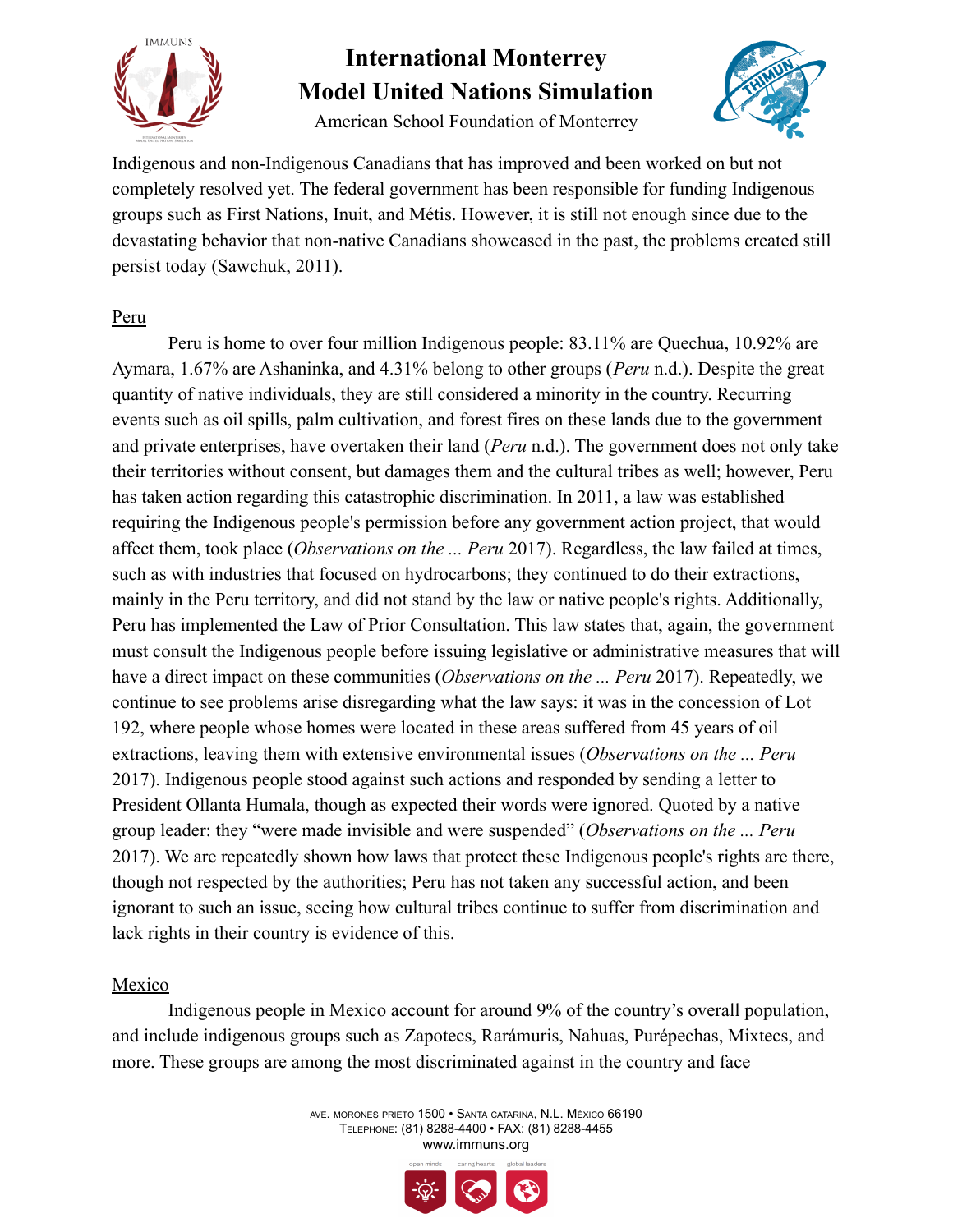

American School Foundation of Monterrey



marginalization in several facets of their lives, causing many to live in poverty. According to Mexico's CONEVAL, "the percentage of Indigenous peoples who live in poverty is nearly double that of the general population: the rates were 70.3 percent versus 38.6 percent in 2016" (Canedo, 2019). Although poverty rates have decreased in Mexico, Indigenous poverty rates have remained constant. Additionally, Indigenous people earn less and face a plethora of other disadvantages: discrimination in the labor market, lack of proper infrastructure, vulnerability to natural disasters, and poor quality education (Canedo, 2019). A study that surveyed Indigenous people in 2005 concluded that "nine out of every ten thought that in Mexico they are discriminated against because of their ethnic origin; 90.3 percent feel they have fewer opportunities for employment... [and] three out of every four think they have fewer opportunities to get an education" (Martínez Medrano, 2006). The lack of education affects Indigenous women in particular: on average, when compared to Indigenous men, Indigenous women receive 50% of their education, are less likely to speak Spanish, and illiteracy rates are 20% higher; additionally, women have less access to health services (*World Directory of ... peoples* 2008). All of these disadvantages often lead to Indigenous women being exploited by their employers. Another issue currently affecting Indigenous people living in Mexico is the dispossession of communal lands and the privatization of the agricultural industry, which has caused many Indigenous people to migrate to urban areas. Various Indigenous groups, such as the ones listed above, have worked to protect and enforce the rights of Indigenous people, such as proposing laws; nevertheless, these efforts have not been entirely successful. Nevertheless, there have been governmental efforts to help Indigenous people: the National Commission for the Development of Indigenous Peoples, was placed in charge of promoting policies that will benefit the Indigenous population, has created laws, established councils, conducted research, promoted programs to respect Indigenous culture, and organized cultural events.

### Bolivia

It is estimated that around 40 percent of the population in Bolivia have an Indigenous origin, which majorly refers to the 36 indigeous groups of the country. Ever since 1991 Bolivia has prioritized social and economic justice by becoming an International Labour Organization (ILO) signatory. Within their participation in ILO conventions their focus has been tribal and Indigenous rights, leading to modifications in the nation's labor standards, improving inigenous opportunities in the workforce sector (*Indigenous peoples in Bolivia* n.d.). Politically, in 2010 there was a shift in Bolivia's characteristics with the plurinational state status adoption. Plurinational is "defined as the coexistence of two or more sealed or preserved national groups within a polity (an organized community or body of peoples)" (*Plurinationalism* n.d.). Considering Bolivia's high Indigenous population percentage, employing the shift helped

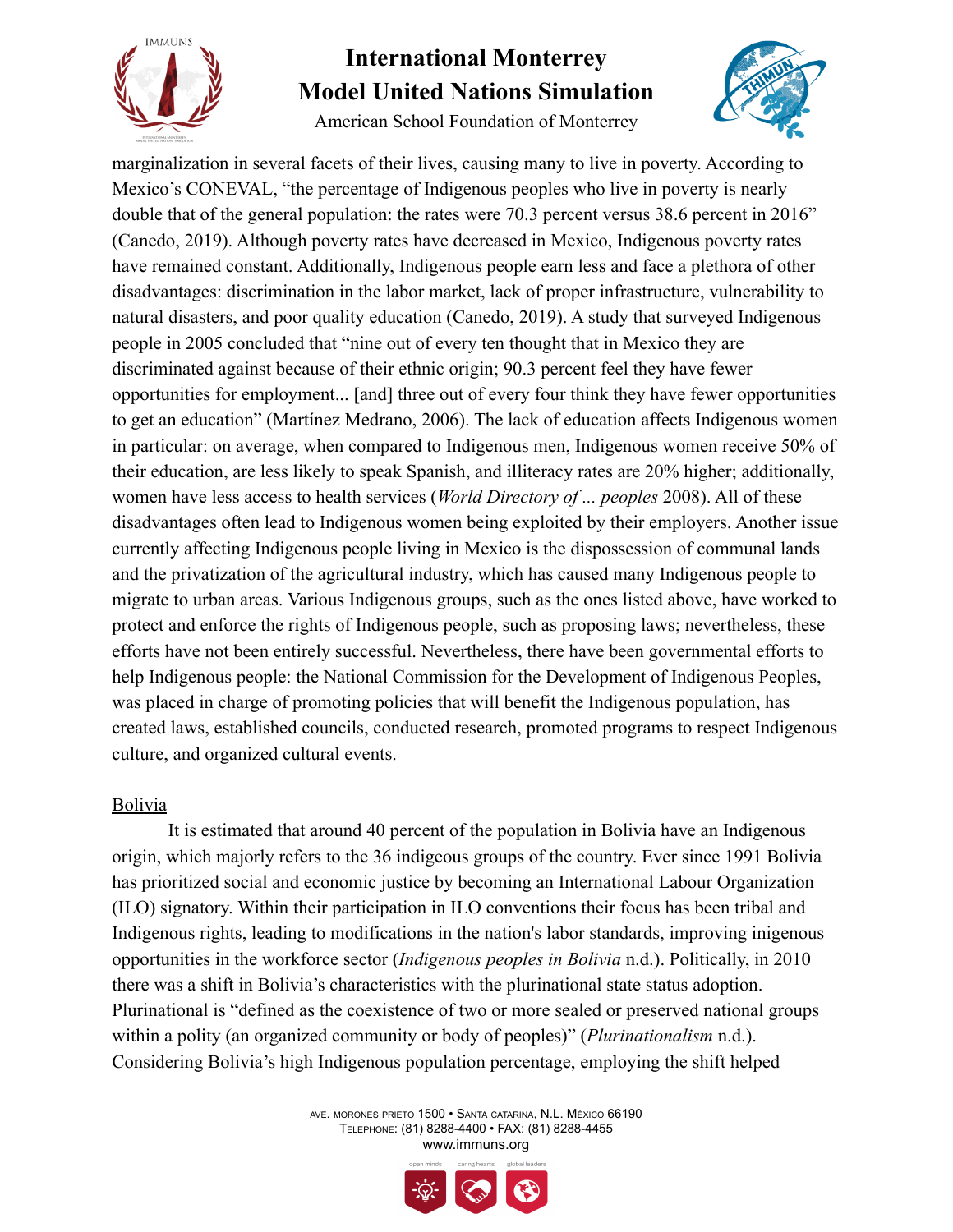

American School Foundation of Monterrey



recognize the multiple communities and their respective leaders. Nevertheless, the government's tangible measures to benefit these groups' lives are lacking. A project to build a highway through Indigenous territory and national parks was firmly proposed by the government as it had promising results for Bolivia's economy. This proposal did not prosper further because of the VIII Indigenous March which halted its construction (*In Dialogue ... Economy* 2021). This is one example of the many in which, for monetary purposes, the government disregards the Indigenous groups rights. Similarly to the government's search for increased economic rates, the Indigenous communities in Bolivia struggle for the same reasons; they face extreme poverty meaning diminished educational, healthcare, and labor opportunities which is the main reason the people remain in poor economic status. There have been Bolivian laws that moderate poverty with a focus on the minority groups and potentially reduce the inequality groups. Additionally, the country officials have recognized Quechua, Aymara and the other Indigenous organizations as most vulnerable during the pandemic. Hence, there have been efforts to generate job opportunities and promote equal treatment in the workplace, penalizing violent acts against Indigenous people in the work sector. Emphasizing the laboral aspect, it is said to expect an improved quality of life, and economic liberties to minority communities. Moreover, COVID has further oppressed the Indigenous peoples: although the government plans to provide enough vaccines for all adults, it has been a challenge to apply them to the targeted 90% of 18+ Bolivians since the Indigenous habit in geographically remote areas, complicated for the distribution process (*In Dialogue ... Economy* 2021). Their partial separation from the urban and modernized people has somewhat protected them; nevertheless, the lack of vaccinations in them has led to continued deaths and poor health. Politically, economically, and health-wise the Indigenous face disadvantages when compared to the remainder of Bolivians, still efforts for improvement are present.

#### **V. Possible Solutions**

The lands that have been stolen from the Inidignous people by the state have left them without a home and identity. These groups survive solely off of their lands and the resources that they provide. It is important that states and their government respect the principle of consent regarding the indiginous lands. Therefore, indiginous people need to be consulted about the use of their lands and need to be included in the development processes that the governments and states decide to implement. It is crucial that companies also participate in consulting and including the indiginous people as they too use these lands and have left so many indiginous groups without a home (*Eliminating discrimination against ... occupation* 2007).

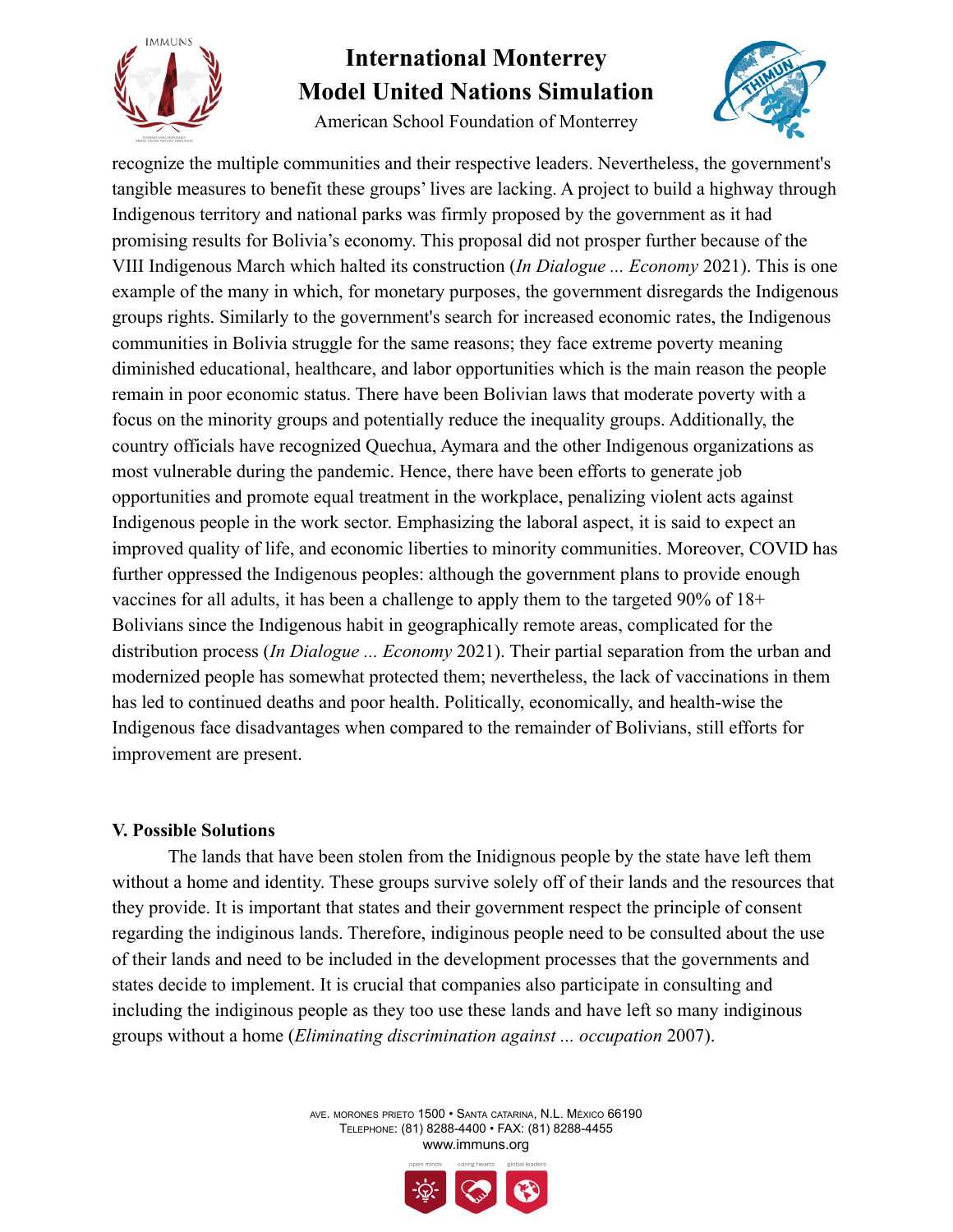

American School Foundation of Monterrey



There is an enormous gap in employment discriminating indiginous people since they do not have access to adequate training and education that could potentially give them the opportunity to work in any desired field. A possible solution to resolve such issues would be for educational institutions to provide more opportunities for the indiginous people. One example of this solution is seen implemented in the indiginous educational institution in Latin America that "has been providing Bilingual Intercultural Education (BIE)" for such groups (*Eliminating discrimination against ... occupation* 2007). This institution has taken into account the linguistic and cultural barriers that stand between the urban society and the indiginous people and has personalized the education to fit into the necessities of the indiginous groups. Without equal access to training, the possibility of entering into any employment or occupation would be nearly impossible, which is why it is crucial to promote the equality of opportunities for everyone; including those with different ways of living (*Eliminating discrimination against ... occupation* 2007).

Furthermore, ILO Conventions works beside those whose basic human rights are constantly violated. This convention has organized vocational training amongst other educational opportunities that are sculpted into the necessities of the indiginous people regarding any or a particular occupation that they might want to partake in (Young, 2016). The Convention focuses on skills development schemes and facilities for the workers in the informal sector of the economy. It is important that the training indginous people receive is based on their economic atmosphere and their socio-cultural conditions, this will promote the equal opportunities that they strive to receive (Young, 2016). Other states should begin implementing the work that this Convention has built in order to insure equality for the indiginous people.

Adding on, it is evident how countries are aware of the discrimination Indigenous people face within their lands. They all establish laws that aim to protect them, still, people do not answer when they violate them anor do they face any consequence when doing so. In other words, these laws could be taken as non-existent. Having these laws reinforced is a possible and reachable solution; the laws are already there, it is the lack of attention and enforcement that continues to promote the issue (Young, 2016). Not only is encouraging them enough, but adding severe consequences to the violations of these is also necessary in order to make sure people do not continue and pass over Indigenous people's rights. Examples of repercussions include: economic sanctions, restrained actions, prison time, community service, and others. It is crucial that all laws are treated equally, therefore those that protect native people must be as strong and as enforced as those that protect any other person of society.

Spreading awareness is never enough, still it should not be taken out of the picture. Many people acknowledge the problem but fail to fully understand the complexity of the dilemma: the historical, economic, cultural, social, and political implications are not all known or understood

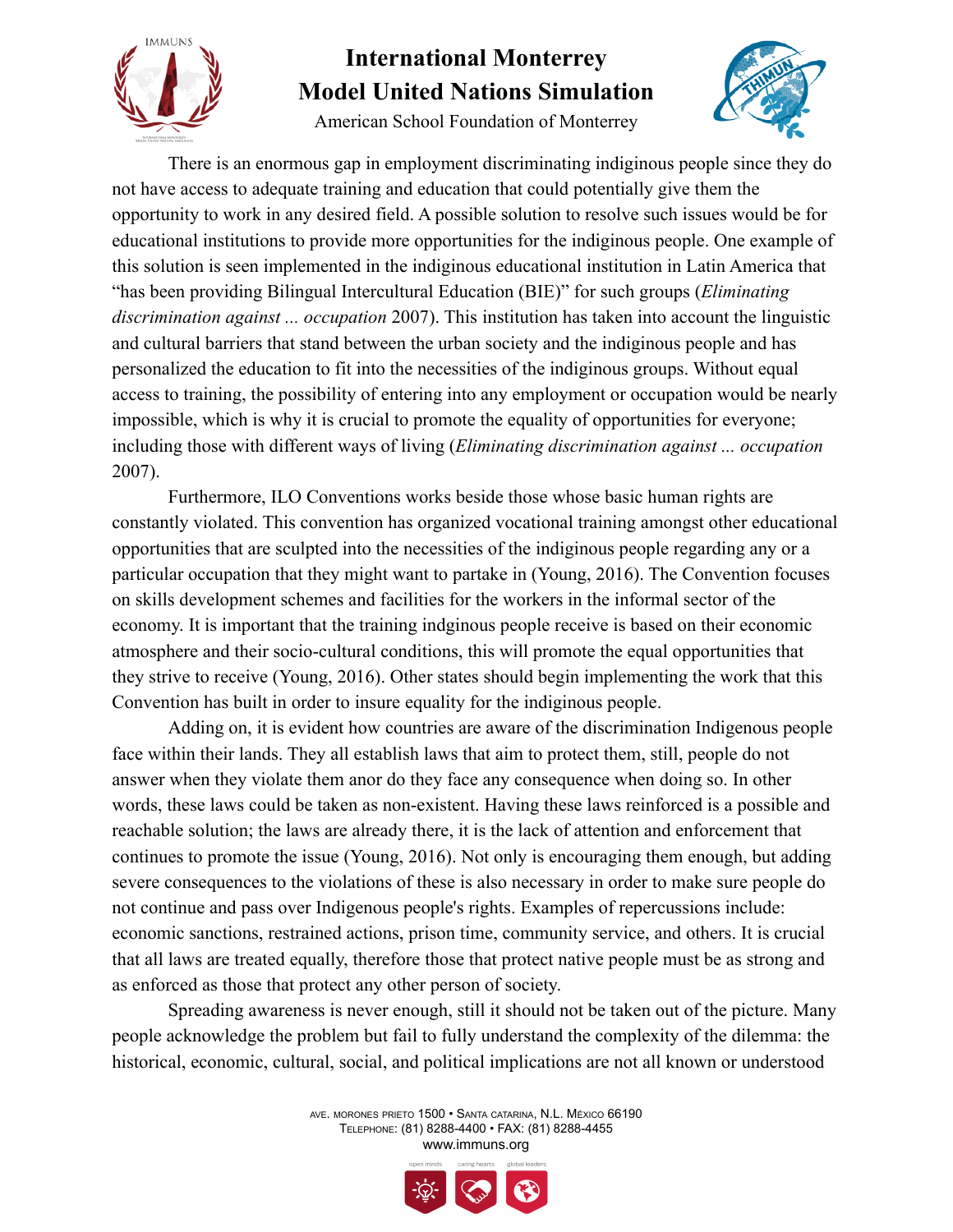

American School Foundation of Monterrey



by the public; therefore, Indigenous people's discrimination a non-relevant topic for many. It is crucial for the world to know what is going on to native people in these countries, so more attention can be given to such needs. Having people informed brings attention to nations treating people this way, and to encourage populations who wish to take action to participate in the solution (Young, 2016).

### **VI. Current Status**

Indigenous people are discriminated against in their everyday lives leaving them without access to education, healthcare, and labor opportunities. Native women are often the most at risk and face violence due to racism, as well as more inequalities in the legal system. Since 2o02, the UN has held annual forms to address violence against Indigenous women and propose recommendations to aid them. The Permanent Forum on Indigenous Issues has adopted resolutions based on "the situation of Indigenous women in connection with a wide range of issues, including education, culture, health, human rights, environment and development, conflict and political participation" (*Recommendations on Indigenous Women* 2021). Among these recommendations, some of the most recent ones have included: preventing perpetrators of violence against Indigenous women from having impunity and improving systems and measures to address all forms of violence against these women. However, many of these efforts have been unsuccessful; currently, Indigenous women are murdered at a rate that is ten times higher when compared to other ethnicities; 84.3% of Native women have experienced violence (*Murdered & Missing Indigenous Women* n.d.).

Nonetheless, in recent years, activists have raised awareness about the issue and there have been recent, successful efforts. The US has focused on improving and adding protocols to support Indigenous people and prevent violence against them. Recently, it was announced that a police unit would be formed to solve murdered and missing Indigenous people cases. This follows several prior actions taken by the US, including raising awareness by establishing the National Day of Awareness for Missing and Murdered Native Women and Girls in 2019 and creating a task force to address Indigenous people's concerns, both of which have helped communication between Indigenous people and the government (*Murdered & Missing Indigenous Women* n.d.). Other countries have also made efforts to aid Indigenous people. For example, the Minister of Canadian Heritage and Multiculturalism recognized that "the Government of Canada needs to do more to combat racism and discrimination in its various forms," it presented its anti-racism strategy for 2019-2022 (*Building a Foundation ... 2019 - 2022* 2021). This strategy is an investment of \$45 million dedicated to ending inequalities through initiatives such as an Indigenous justice program, employment training, child and family

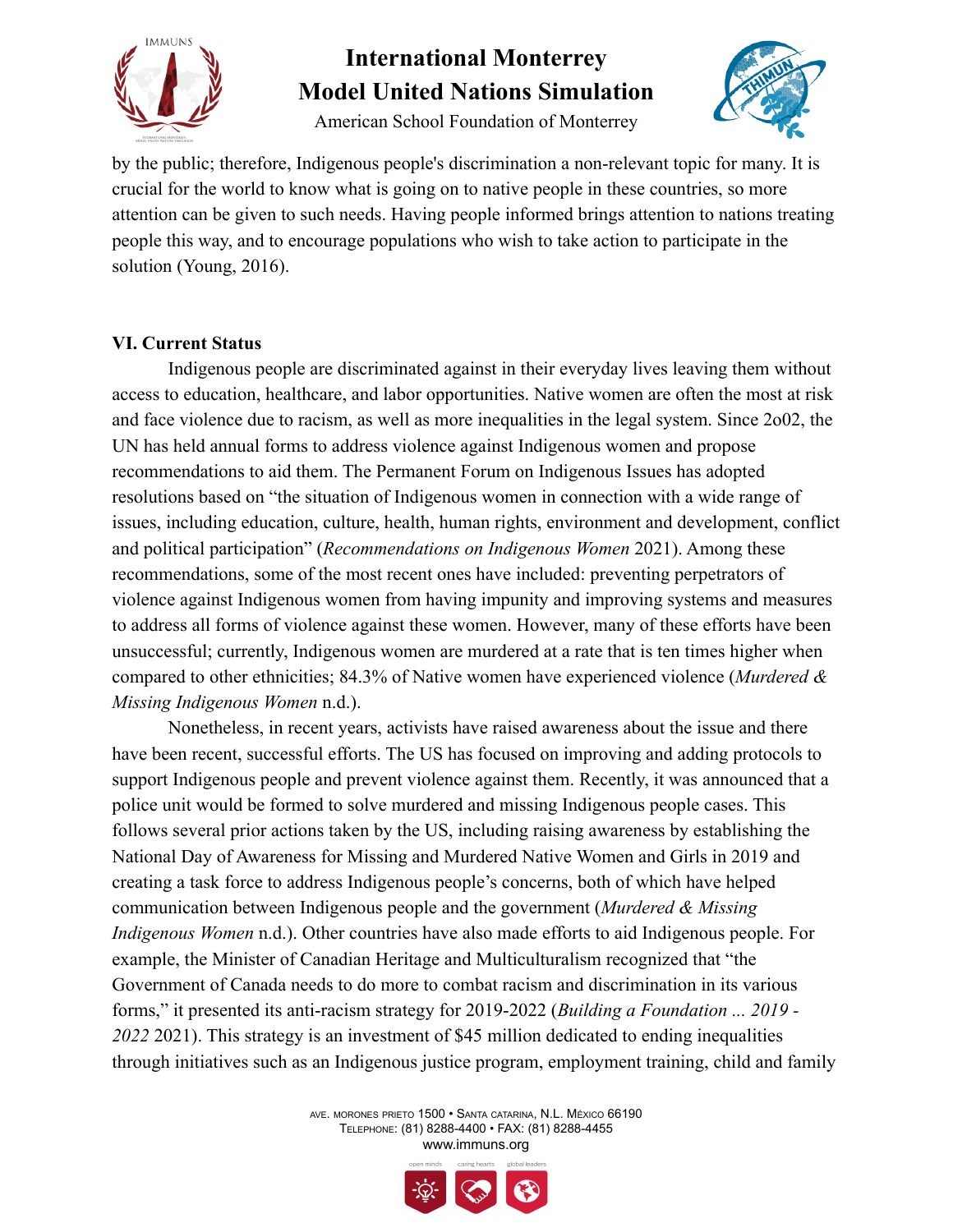

American School Foundation of Monterrey



services, and criminal legal aid, among others. Canada, along with several other nations, has shown progress in taking action to prevent Indigenous marginalization (*Building a Foundation ... 2019 - 2022* 2021).

The implications of solving the problem of legal discrimination against the Indigenous requires the consideration of subtopics. Territorial rights is one of the most common injustices that Indigenous peoples face, their land is many times deducted by the government or powerful corporations. It is forgotten that these communities care for the land in a spiritual way and are related to traditional celebrations. The theft of their property hurts them both physically and in deeper cultural ways too. Issues involving the justice system many times are complicated when regarding Aboriginal people, since they regularly have poorly qualified representatives when compared to their opponents. This means that when encountering territorial conflicts, legal issues, and other similar disputes, these groups are at a disadvantage. Other topics to consider upholding productive conversation as a committee are both education and employment opportunities. Due to geographic location, distinct practices, language barriers, and discrimination, children from Indigenous tribes are restricted from a full schooling opportunity spectrum. As a result, the communities become less educated and stay behind on modern skills, and subjects (Wodon & Cosentino, 2019). Contributing to the employment inequalities that are common for Indigenous, their laboral opportunities are already limited and that exclusivity increases with a general preference in hiring those that have been more involved in the globalized world, leads to an ongoing cycle of economic loss, opportunity inequalities, and minority discrimination, that reflects the lack of progress in these communities. It is of utmost importance to include and collaborate with those who are often underrepresented in the community to erase the marganalization and fight against the discrimination of Indiginous people.

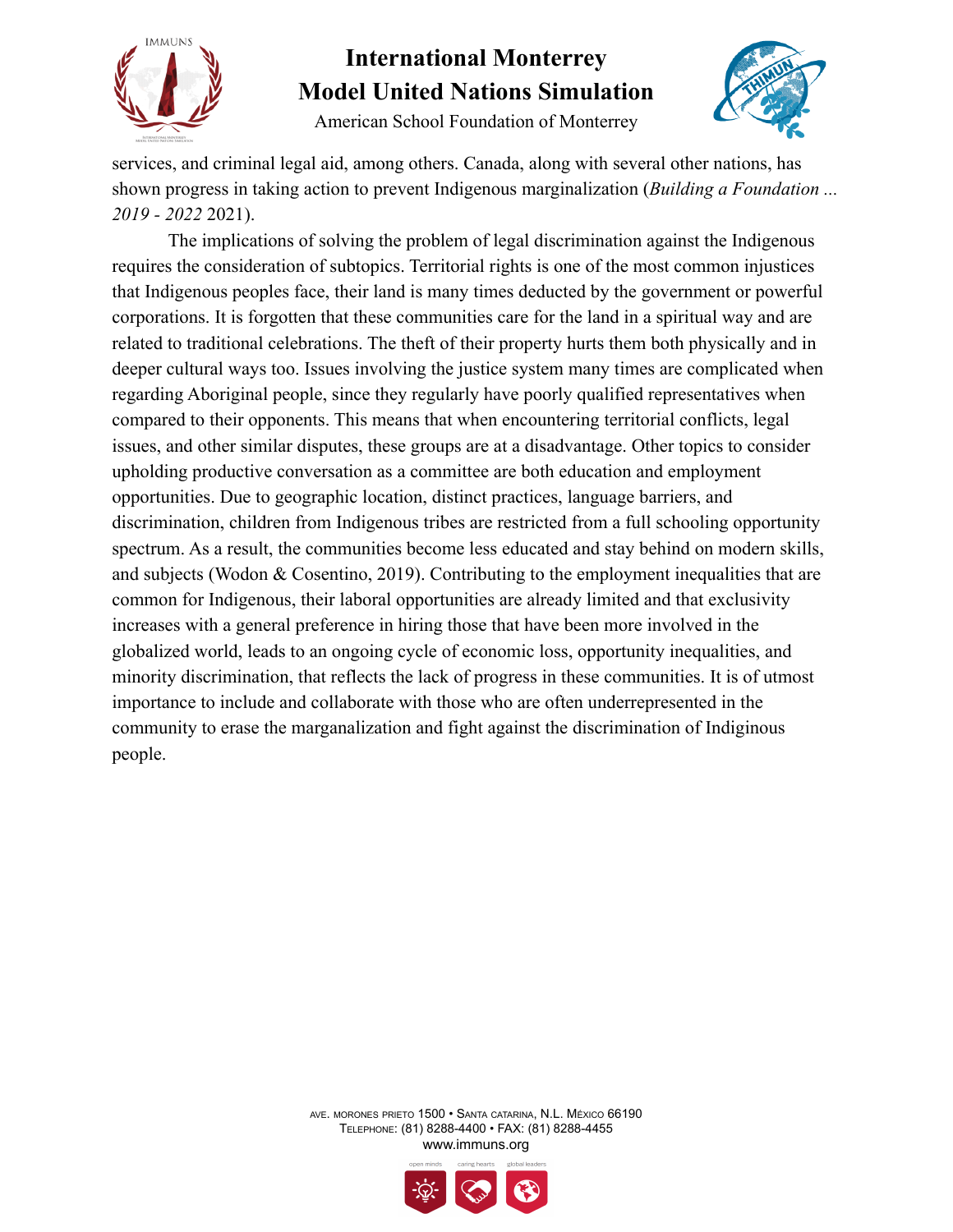

American School Foundation of Monterrey



### **VII. Bibliography**

- Blackstock, C. (2016, October 6). *The long history of Discrimination Against First Nations Children*. Policy Options. [https://policyoptions.irpp.org/magazines/october-2016/the](https://policyoptions.irpp.org/magazines/october-2016/the-long-history-of-discrimination-against-first-nations-children/)[long-history-of-discrimination-against-first-nations-children/.](https://policyoptions.irpp.org/magazines/october-2016/the-long-history-of-discrimination-against-first-nations-children/)
- Candid. (2015). *Funding Indigenous Peoples Strategies for Support*. GrantCraft. [https://www.](https://www.grantcraft.org/wp-content/uploads/sites/2/2018/12/Indigenous_People_web_(2).pdf) [grantcraft.org/wp-content/uploads/sites/2/2018/12/Indigenous\\_People\\_web\\_\(2\).pdf](https://www.grantcraft.org/wp-content/uploads/sites/2/2018/12/Indigenous_People_web_(2).pdf).
- Candid. (2015, December 2). *Marginalization of Indigenous Peoples: Why it Matters to Funders*. GrantCraft. [https://grantcraft.org/content/takeaways/understanding-the-marginalization](https://grantcraft.org/content/takeaways/understanding-the-marginalization-of-indigenous-peoples/)[of-indigenous-peoples/.](https://grantcraft.org/content/takeaways/understanding-the-marginalization-of-indigenous-peoples/)
- Canedo, A. (2019, March 1). *Nordic Journal of Latin American and caribbean studies*. Iberoamericana. <https://www.iberoamericana.se/articles/10.16993/iberoamericana.433/>.
- Chartrand, V. (2021, July 28). *Prisons Are Not a Pathway to Healing and Reconciliation*. Australian Institute of International Affairs. [https://www.internationalaffairs.org.au/](https://www.internationalaffairs.org.au/australianoutlook/prisons-are-not-a-pathway-to-healing-and-reconciliation/) [australianoutlook/prisons-are-not-a-pathway-to-healing-and-reconciliation/.](https://www.internationalaffairs.org.au/australianoutlook/prisons-are-not-a-pathway-to-healing-and-reconciliation/)
- Cultural Survival. (2017, March). *Observations on the State of Indigenous Human Rights in Peru*. Cultural Survival. [https://www.culturalsurvival.org/sites/default/files/Peru%20upr](https://www.culturalsurvival.org/sites/default/files/Peru%20upr%202017_0.pdf) [%202017\\_0.pdf.](https://www.culturalsurvival.org/sites/default/files/Peru%20upr%202017_0.pdf)
- Daniel, R. (2020, April 22). *Since you asked: What data exists about Native American people in the criminal justice system?* Prison Policy Initiative. [https://www.prisonpolicy.org/blog/](https://www.prisonpolicy.org/blog/2020/04/22/native/) [2020/04/22/native/.](https://www.prisonpolicy.org/blog/2020/04/22/native/)
- Davis, M. (2021, October 8). *The Overrepresentation of Indigenous People in America's Jails: What Needs to Change?* Safety and Justice Challenge. [https://safetyandjusticechallenge.](https://safetyandjusticechallenge.org/blog/the-overrepresentation-of-indigenous-people-in-americas-jails-what-needs-to-change/)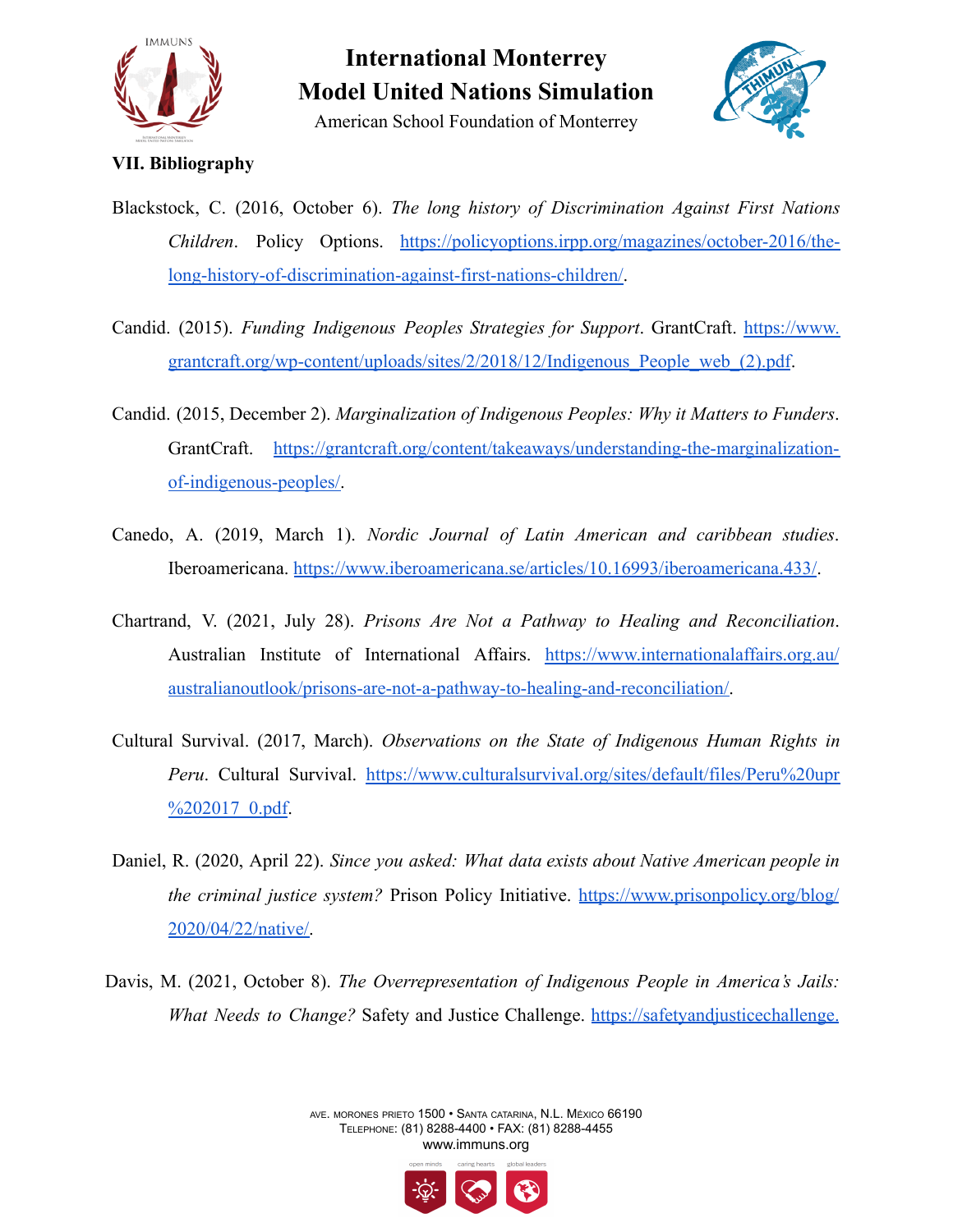

American School Foundation of Monterrey



[org/blog/the-overrepresentation-of-indigenous-people-in-americas-jails-what-needs-to-ch](https://safetyandjusticechallenge.org/blog/the-overrepresentation-of-indigenous-people-in-americas-jails-what-needs-to-change/) [ange/.](https://safetyandjusticechallenge.org/blog/the-overrepresentation-of-indigenous-people-in-americas-jails-what-needs-to-change/)

DBpedia. (n.d.). *Plurinationalism*. DBpedia. <https://dbpedia.org/page/Plurinationalism>.

- Del Popolo, F., Reboiras, L., & Jaspers-Faijer, D. (2014, November 1). *Guaranteeing indigenous people's rights in Latin America: Progress in the past decade and remaining challenges*. Economic Commission for Latin America and the Caribbean. [https://repositorio.cepal.](https://repositorio.cepal.org/handle/11362/37051?show=full) [org/handle/11362/37051?show=full](https://repositorio.cepal.org/handle/11362/37051?show=full).
- Department of Economic and Social Affairs, State of the World's Indigenous Peoples (2009). United Nations. [https://www.un.org/esa/socdev/unpfii/documents/SOWIP/en/SOWIP](https://www.un.org/esa/socdev/unpfii/documents/SOWIP/en/SOWIP_web.pdf) [\\_web.pdf.](https://www.un.org/esa/socdev/unpfii/documents/SOWIP/en/SOWIP_web.pdf)
- Flanagin, J. (2015, April 27). *Native Americans are the unseen victims of a broken US justice system*. Quartz. [https://qz.com/392342/native-americans-are-the-unseen-victims-of-a](https://qz.com/392342/native-americans-are-the-unseen-victims-of-a-broken-us-justice-system/)[broken-us-justice-system/.](https://qz.com/392342/native-americans-are-the-unseen-victims-of-a-broken-us-justice-system/)
- Government of Canada. (2021, June 23). *Building a Foundation for Change: Canada's Anti-Racism Strategy 2019–2022*. Government of Canada. [https://www.canada.ca/en/](https://www.canada.ca/en/canadian-heritage/campaigns/anti-racism-engagement/anti-racism-strategy.html) [canadian-heritage/campaigns/anti-racism-engagement/anti-racism-strategy.html.](https://www.canada.ca/en/canadian-heritage/campaigns/anti-racism-engagement/anti-racism-strategy.html)
- Hanson, E., Gamez, D. P., & Manuel, A. (2020, September). *The Residential School System*. Indigenous Foundations. [https://indigenousfoundations.arts.ubc.ca/the\\_residential\\_school](https://indigenousfoundations.arts.ubc.ca/the_residential_school_system/) [\\_system/.](https://indigenousfoundations.arts.ubc.ca/the_residential_school_system/)
- Holocaust Museum Houston. (n.d.). *Genocide in Guatemala*. Holocaust Museum Houston. <https://hmh.org/library/research/genocide-in-guatemala-guide/>.
- International Labour Organization. (2007). *Eliminating discrimination against indigenous and tribal peoples in employment and occupation*. International Labour Organization. [https:/](https://www.ilo.org/wcmsp5/groups/public/---ed_norm/---normes/documents/publication/wcms_097727.pdf)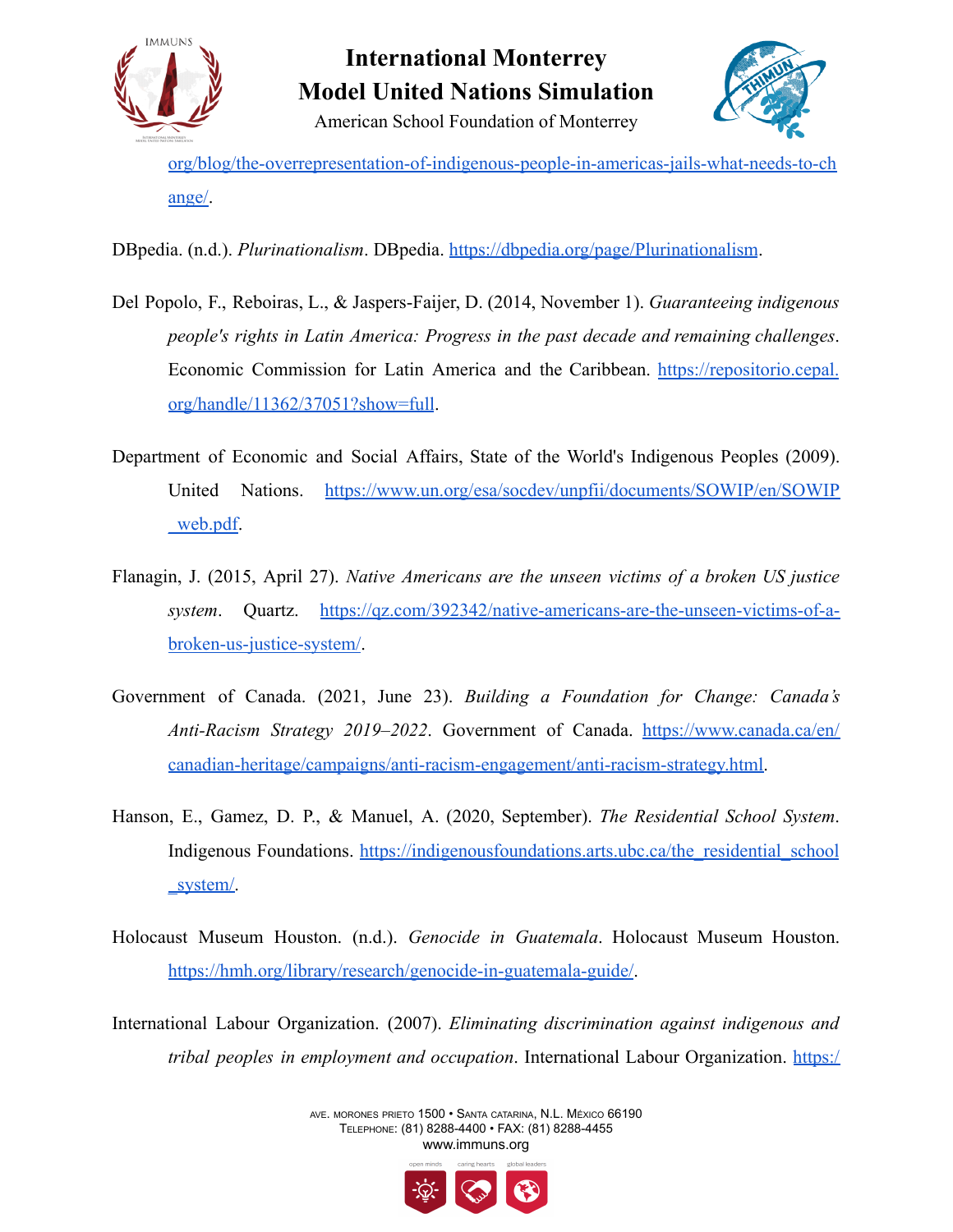

**International Monterrey Model United Nations Simulation** American School Foundation of Monterrey



[/www.ilo.org/wcmsp5/groups/public/---ed\\_norm/---normes/documents/publication/wcms](https://www.ilo.org/wcmsp5/groups/public/---ed_norm/---normes/documents/publication/wcms_097727.pdf) [\\_097727.pdf.](https://www.ilo.org/wcmsp5/groups/public/---ed_norm/---normes/documents/publication/wcms_097727.pdf)

- Indian Law Resource Center. (n.d.). *Racial Discrimination and Denial of Equality Under the Law*. Indian Law Resource Center. [https://indianlaw.org/safewomen/racial](https://indianlaw.org/safewomen/racial-discrimination-and-denial-equality-under-law)[discrimination-and-denial-equality-under-law](https://indianlaw.org/safewomen/racial-discrimination-and-denial-equality-under-law).
- Indigenous Navigator. (n.d.). *Peru*. Indigenous Navigator. [https://indigenousnavigator.org/](https://indigenousnavigator.org/indigenous-data/countries/peru) [indigenous-data/countries/peru.](https://indigenousnavigator.org/indigenous-data/countries/peru)
- IWGIA International Work Group for Indigenous Affairs. (n.d.). *Indigenous peoples in Bolivia*. IWGIA - International Work Group for Indigenous Affairs. [https://www.iwgia.org/en/](https://www.iwgia.org/en/bolivia.html) [bolivia.html](https://www.iwgia.org/en/bolivia.html).
- Martínez Medrano, E. R. (2006). *Discrimination against Indigenous Peoples in Mexico: Public Policies to Prevent and Reduce It*. Revistas CISAN. [http://www.revistascisan.unam.mx/](http://www.revistascisan.unam.mx/Voices/pdfs/7404.pdf) [Voices/pdfs/7404.pdf](http://www.revistascisan.unam.mx/Voices/pdfs/7404.pdf).
- Minority Rights Group International. (2008). *World Directory of Minorities and Indigenous Peoples - Mexico : Indigenous peoples*. Refworld. [https://www.refworld.org/docid/](https://www.refworld.org/docid/49749ce423.html) [49749ce423.html.](https://www.refworld.org/docid/49749ce423.html)
- Minority Rights Group International. (2018, May). *Garifuna*. Minority Rights Group International. [https://minorityrights.org/minorities/garifuna-2/.](https://minorityrights.org/minorities/garifuna-2/)
- Native Women's Wilderness. (n.d.). *Murdered & Missing Indigenous Women*. Native Women's Wilderness. <https://www.nativewomenswilderness.org/mmiw>.
- OAS. (2009, August 1). *Our History*. Organization of American States | More rights for more people. [https://www.oas.org/en/about/our\\_history.asp.](https://www.oas.org/en/about/our_history.asp)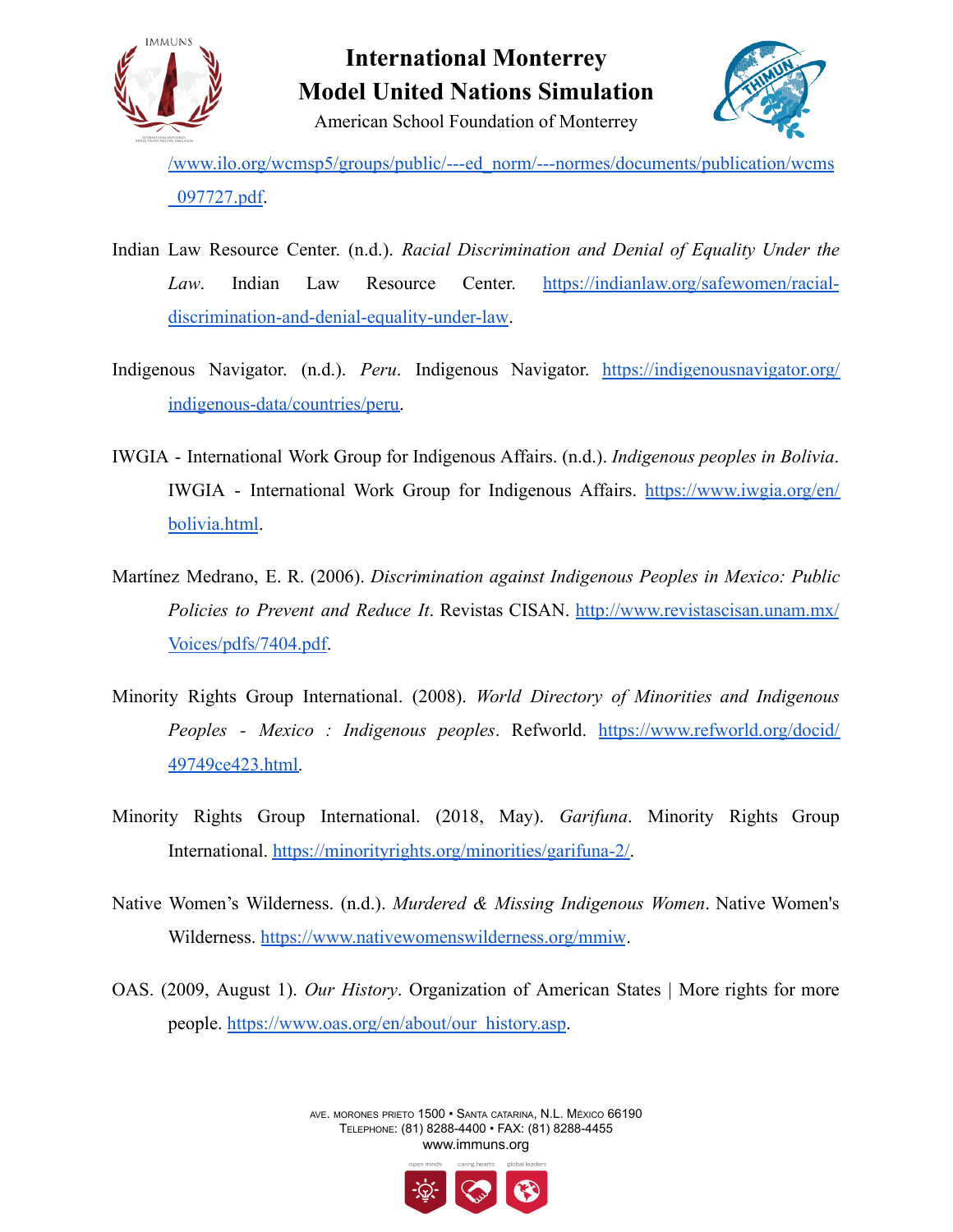



American School Foundation of Monterrey

- Peace Brigades International (PBI) Mexico. (n.d.). *Racial discrimination and the dispossession of natural resources in indigenous territories without free, prior and informed consent: The case of Choréachi*. Peace Brigades International (PBI) Mexico. [https://pbi-mexico.](https://pbi-mexico.org/es/node/8078) [org/es/node/8078](https://pbi-mexico.org/es/node/8078).
- Rudin, J. (2018, April 30). *The (in)justice system and Indigenous people*. Policy Options. [https://policyoptions.irpp.org/magazines/april-2018/the-injustice-system-and-indigenous](https://policyoptions.irpp.org/magazines/april-2018/the-injustice-system-and-indigenous-people/)[people/](https://policyoptions.irpp.org/magazines/april-2018/the-injustice-system-and-indigenous-people/).
- Sawchuk, J. (2011, October 31). *Social Conditions of Indigenous Peoples in Canada*. The Canadian Encyclopedia. [https://www.thecanadianencyclopedia.ca/en/article/native](https://www.thecanadianencyclopedia.ca/en/article/native-people-social-conditions)[people-social-conditions.](https://www.thecanadianencyclopedia.ca/en/article/native-people-social-conditions)
- Sergi, T., Robertson, A., & Filippi, T. (2017, July 28). *WA Court of Appeal quashes manslaughter conviction in spite of guilty plea*. Human Rights Law Centre. [https://www.](https://www.hrlc.org.au/human-rights-case-summaries/2017/11/22/wa-court-of-appeal-quashes-manslaughter-conviction-in-spite-of-guilty-plea) [hrlc.org.au/human-rights-case-summaries/2017/11/22/wa-court-of-appeal-quashes-mansl](https://www.hrlc.org.au/human-rights-case-summaries/2017/11/22/wa-court-of-appeal-quashes-manslaughter-conviction-in-spite-of-guilty-plea) [aughter-conviction-in-spite-of-guilty-plea](https://www.hrlc.org.au/human-rights-case-summaries/2017/11/22/wa-court-of-appeal-quashes-manslaughter-conviction-in-spite-of-guilty-plea).
- Simon & Schuster. (2021, June 1). *Indigenous peoples*. Amnesty International. [https://www.](https://www.amnesty.org/en/what-we-do/indigenous-peoples/) [amnesty.org/en/what-we-do/indigenous-peoples/](https://www.amnesty.org/en/what-we-do/indigenous-peoples/).
- United Nations. (n.d.). *Press Kit: Issues - Racism Against Indigenous Peoples - World Conference Against Racism*. United Nations. [https://www.un.org/WCAR/e-kit/](https://www.un.org/WCAR/e-kit/indigenous.htm) [indigenous.htm](https://www.un.org/WCAR/e-kit/indigenous.htm).
- United Nations. (2009). *Combating Discrimination against Indigenous Peoples*. Office of the High Commissioner of Human Rights. [https://www.ohchr.org/EN/AboutUs/Pages/](https://www.ohchr.org/EN/AboutUs/Pages/DiscriminationIndigenousPeoples.aspx) [DiscriminationIndigenousPeoples.aspx.](https://www.ohchr.org/EN/AboutUs/Pages/DiscriminationIndigenousPeoples.aspx)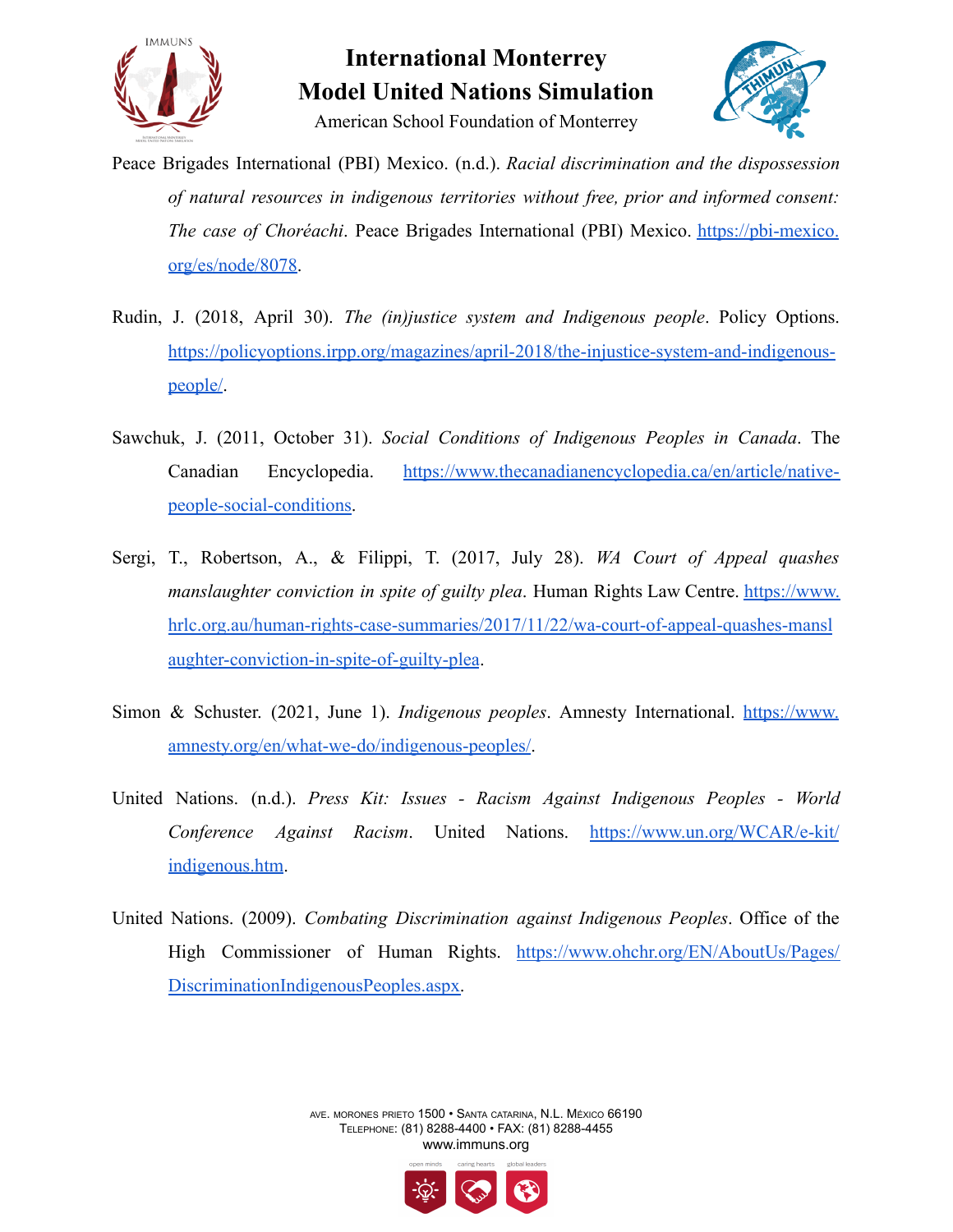

American School Foundation of Monterrey



United Nations. (2019). *Honduras must stop criminalising defence of indigenous rights, say UN experts*. Office of the High Commissioner of Human Rights. [https://www.ohchr.org/EN/](https://www.ohchr.org/EN/NewsEvents/Pages/DisplayNews.aspx?NewsID=27290&LangID=E) [NewsEvents/Pages/DisplayNews.aspx?NewsID=27290&LangID=E](https://www.ohchr.org/EN/NewsEvents/Pages/DisplayNews.aspx?NewsID=27290&LangID=E).

- United Nations. (2020, November 19). *GA Third Committee approves resolution "Rights of Indigenous Peoples."* United Nations. [https://www.un.org/development/desa/](https://www.un.org/development/desa/indigenouspeoples/news/2020/11/ga75_res_ips/) [indigenouspeoples/news/2020/11/ga75\\_res\\_ips/.](https://www.un.org/development/desa/indigenouspeoples/news/2020/11/ga75_res_ips/)
- United Nations. (2021). *Recommendations on Indigenous Women*. United Nations. [https://www.](https://www.un.org/development/desa/indigenouspeoples/mandated-areas1/indigenous-women/recs-women.html) [un.org/development/desa/indigenouspeoples/mandated-areas1/indigenous-women/recs-w](https://www.un.org/development/desa/indigenouspeoples/mandated-areas1/indigenous-women/recs-women.html) [omen.html.](https://www.un.org/development/desa/indigenouspeoples/mandated-areas1/indigenous-women/recs-women.html)
- United Nations. (2021, April 10). *20th session of the Permanent Forum on Indigenous Issues (2021)*. United Nations . [https://www.un.org/development/desa/indigenouspeoples/news/](https://www.un.org/development/desa/indigenouspeoples/news/2021/04/20th-session-of-the-permanent-forum-on-indigenous-issues-2021/) [2021/04/20th-session-of-the-permanent-forum-on-indigenous-issues-2021/.](https://www.un.org/development/desa/indigenouspeoples/news/2021/04/20th-session-of-the-permanent-forum-on-indigenous-issues-2021/)
- United Nations. (2021, October 6). *In Dialogue with Bolivia, the Committee on Economic, Social and Cultural Rights Asks About the Labour Market, and about Women in the Economy*. Office of the High Commissioner of Human Rights. [https://www.ohchr.org/EN/News](https://www.ohchr.org/EN/NewsEvents/Pages/DisplayNews.aspx?NewsID=27620&LangID=E) [Events/Pages/DisplayNews.aspx?NewsID=27620&LangID=E.](https://www.ohchr.org/EN/NewsEvents/Pages/DisplayNews.aspx?NewsID=27620&LangID=E)
- Voce, A., Cecco, L., & Michael, C. (2021, September 6). *'Cultural genocide': the shameful history of Canada's residential schools – mapped*. The Guardian. [https://www.](https://www.theguardian.com/world/ng-interactive/2021/sep/06/canada-residential-schools-indigenous-children-cultural-genocide-map) [theguardian.com/world/ng-interactive/2021/sep/06/canada-residential-schools-indigenous](https://www.theguardian.com/world/ng-interactive/2021/sep/06/canada-residential-schools-indigenous-children-cultural-genocide-map) [-children-cultural-genocide-map.](https://www.theguardian.com/world/ng-interactive/2021/sep/06/canada-residential-schools-indigenous-children-cultural-genocide-map)
- Wodon, Q., & Cosentino, G. (2019, August 7). *Education, language, and Indigenous Peoples*. World Bank Blogs. [https://blogs.worldbank.org/education/education-language-and](https://blogs.worldbank.org/education/education-language-and-indigenous-peoples)[indigenous-peoples](https://blogs.worldbank.org/education/education-language-and-indigenous-peoples).